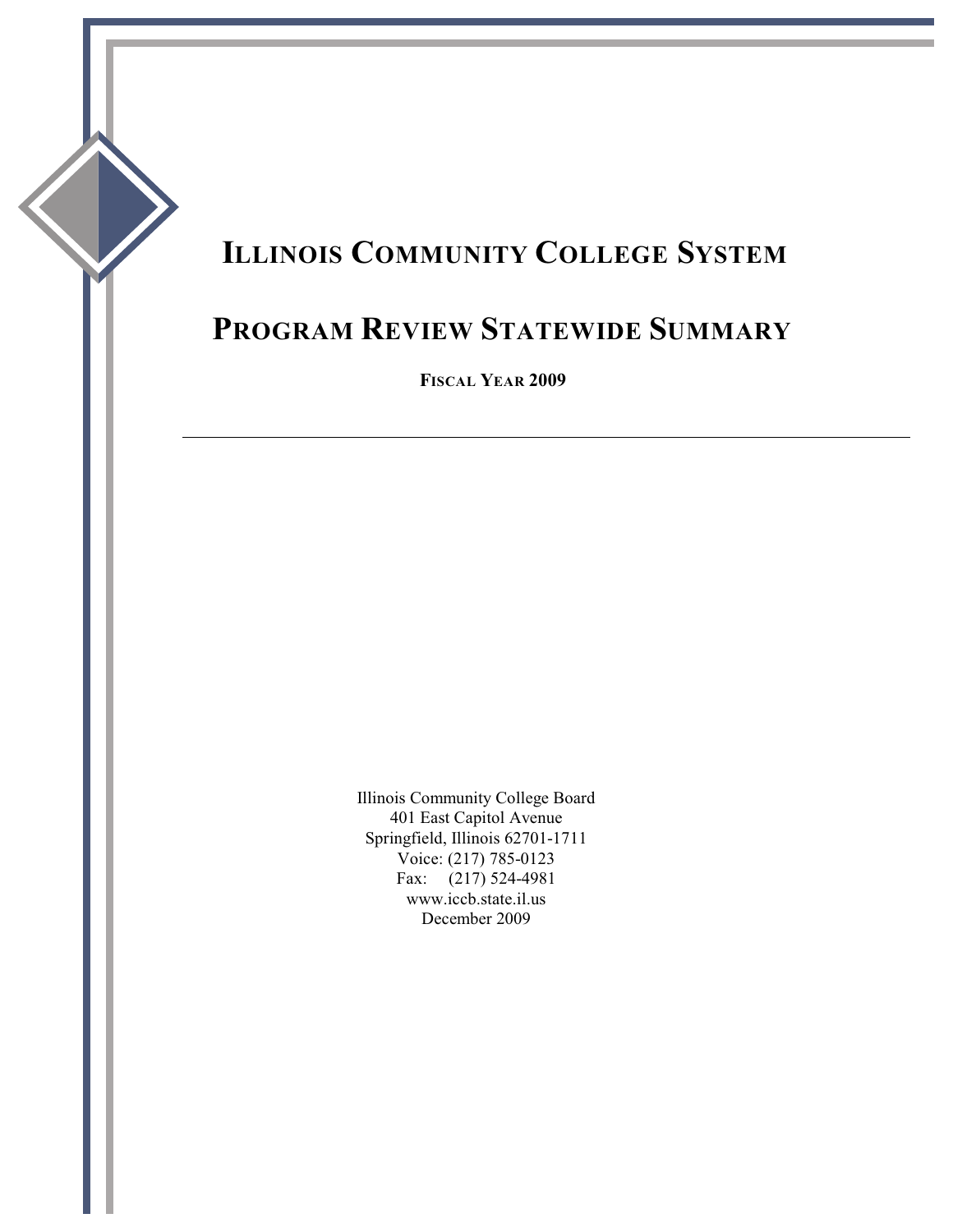## **PROGRAM REVIEW STATEWIDE SUMMARY FISCAL YEAR 2009**

## **TABLE OF CONTENTS**

| $\overline{2}$                                          |
|---------------------------------------------------------|
| $\overline{3}$                                          |
|                                                         |
|                                                         |
|                                                         |
|                                                         |
|                                                         |
|                                                         |
|                                                         |
|                                                         |
|                                                         |
| 10                                                      |
|                                                         |
|                                                         |
|                                                         |
|                                                         |
|                                                         |
|                                                         |
| 15                                                      |
| 15                                                      |
| 16                                                      |
| 18                                                      |
| 18                                                      |
|                                                         |
|                                                         |
|                                                         |
| Manufacturing Production Process Development Pathway 20 |
| 22                                                      |
| 23                                                      |
| 25                                                      |

Career Cluster icons and definitions are used with permission of the States' Career Cluster Initiative, 2009, [www.careerclusters.org.](http://www.careerclusters.org.)



© 2009, States' Career Clusters Initiative. All Rights Reserved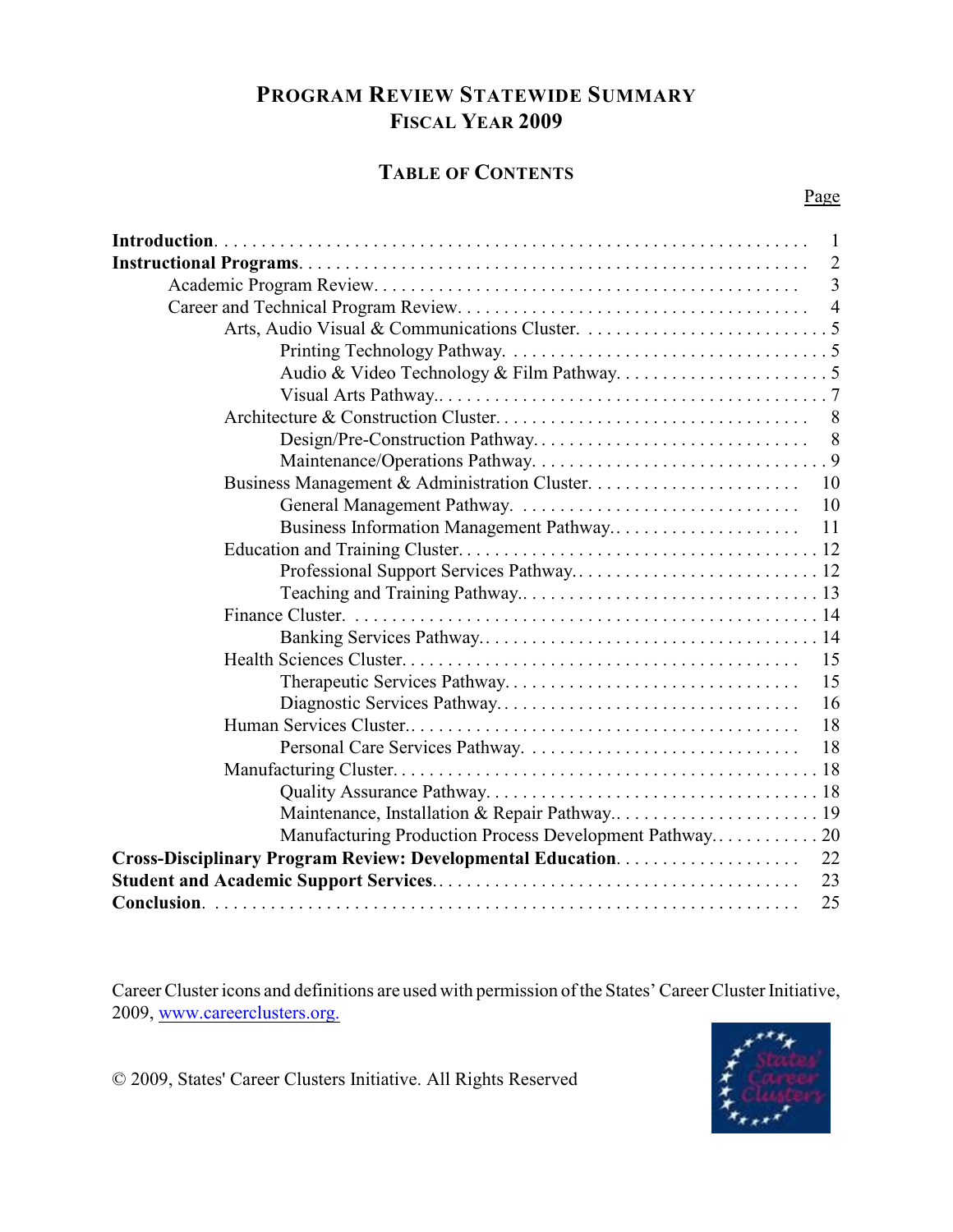# **PROGRAM REVIEW STATEWIDE SUMMARY FISCAL YEAR 2009**

#### **INTRODUCTION**

Program review has always been the major accountability tool by which community colleges demonstrate the quality and effectiveness of the programs and services they offer to students. Review and evaluation of programs at the local level is a requirement for all community colleges. Colleges are expected to evaluate their programs once at least every five years using a systematic approach and considering, at minimum, levels of need, cost and quality. Furthermore, colleges are required to submit to ICCB a summary report of the previous year's review and evaluation of programs. In the past, ICCB staff have developed their own summary of the college's reports and distributed the information back out to the field and to the Board as an illustration of the system's annual progress towards continuous quality improvement.

During fiscal year 2005, ICCB staff coordinated a comprehensive review of the existing process for statewide submission of college review summaries. In fiscal year 2006 staff developed a new statewide reporting format by which colleges should submit those summaries through the next five year review cycle. Fiscal year 2007 marked the system's first universal submission using the new reporting format. The focus on need, cost and quality was retained while the state-level reporting format was revised to reflect the most common elements of all the colleges' review processes. Colleges were asked to identify major activity within each program, such as modifications, eliminations or additions; common successes and/or challenges to maintaining high quality, costeffective offerings and services; and provide an example of an institutional "best practice" to share with others systemwide.

ICCB staff reviewed this year's college submissions and determined the state-level summary could be divided into the following subsections: *Instructional programs***: Academic programs, Career and Technical Education programs, and Cross-Disciplinary programs: Developmental Education;** *and Student and Academic Support Service programs*. A statewide summary of information provided by each institution is followed by a compilation of community college best practices.

> The *Program Review Manual (Fiscal Years 2007-2011)*  to be used for submission of college annual Program Review Summary Reports is available at [http://www.iccb.org/pdf/manuals/fy09programreviewmanual.pdf](http://www.iccb.org/pdf/manuals/fy07programreviewmanual.pdf)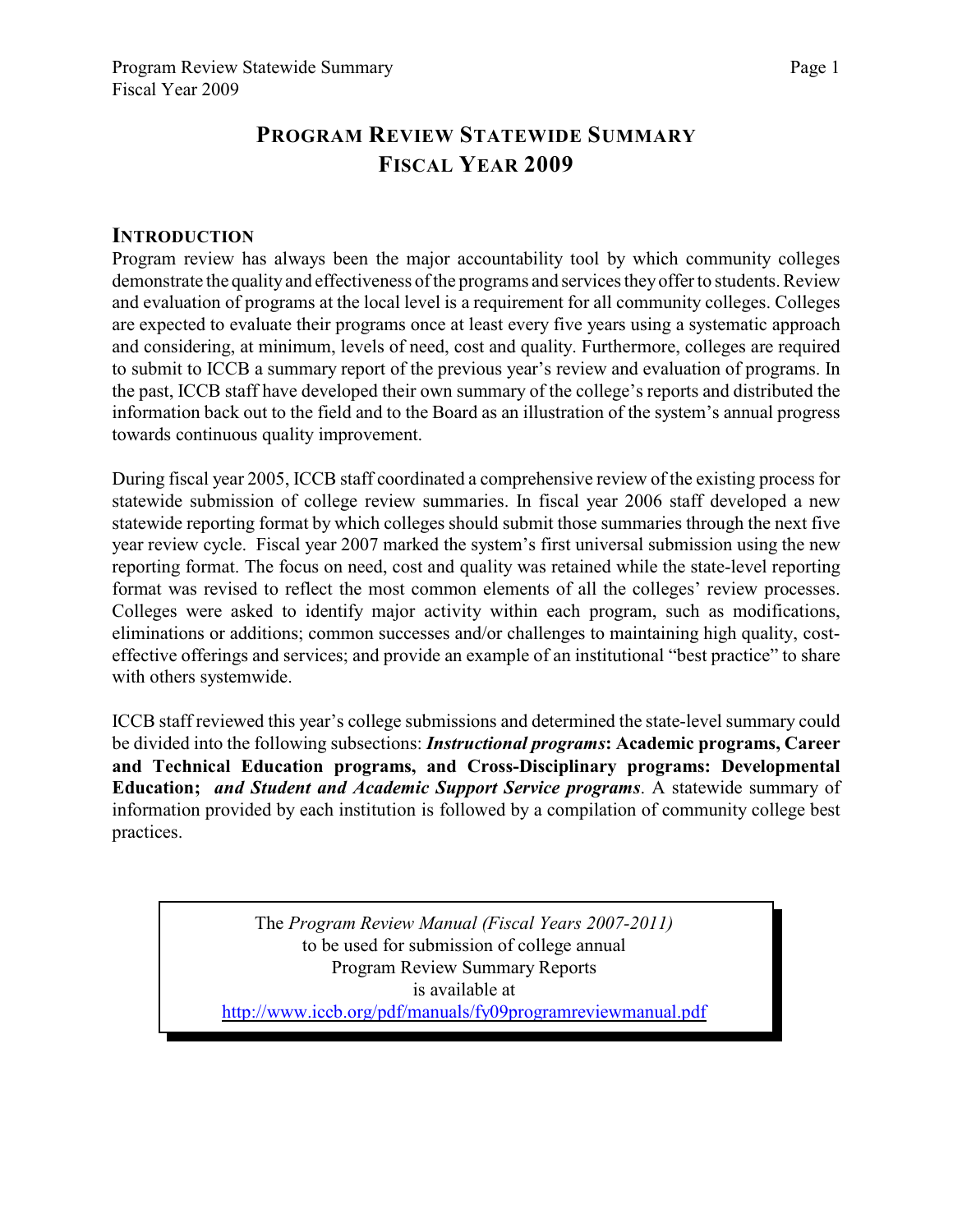### **INSTRUCTIONAL PROGRAMS**

 State-level review of the system's instructional programs includes an evaluation of academic, career and technical and cross-disciplinary (developmental education) curricula. Colleges reviewed a total of 709 instructional programs in fiscal year 2009. Career and technical education programs reviewed totaled 569, academic disciplines totaled 87 and cross-disciplinary (developmental education) programs totaled 53 during this fiscal year. The chart below illustrates the number of each instructions program area reviewed compared to the total number of programs reviewed this fiscal year. Of career and technical programs reviewed, 502 programs were planned for continuation with improvements (minor and significant), and 47 programs were planned for elimination. It is important to note that only programs required to be reviewed according to the Career and Technical Education Program review schedule have been highlighted in this summary report. Colleges evaluated additional programs as follow-up to previous years program review and those programs are included in the total count of programs reviewed during fiscal year 2009.

The chart below shows the total number of programs reviewed this fiscal year compared to the breakdown of instructional programs reviewed. There were 251 new programs (academic and career and technical) added to the system's program offerings during fiscal year 2009. These additions reflect the system's constant state of revision that must be maintained to keep up with our changing economy and need of their districts. A total of 199 (academic and career and technical) programs were eliminated during fiscal year 2009.

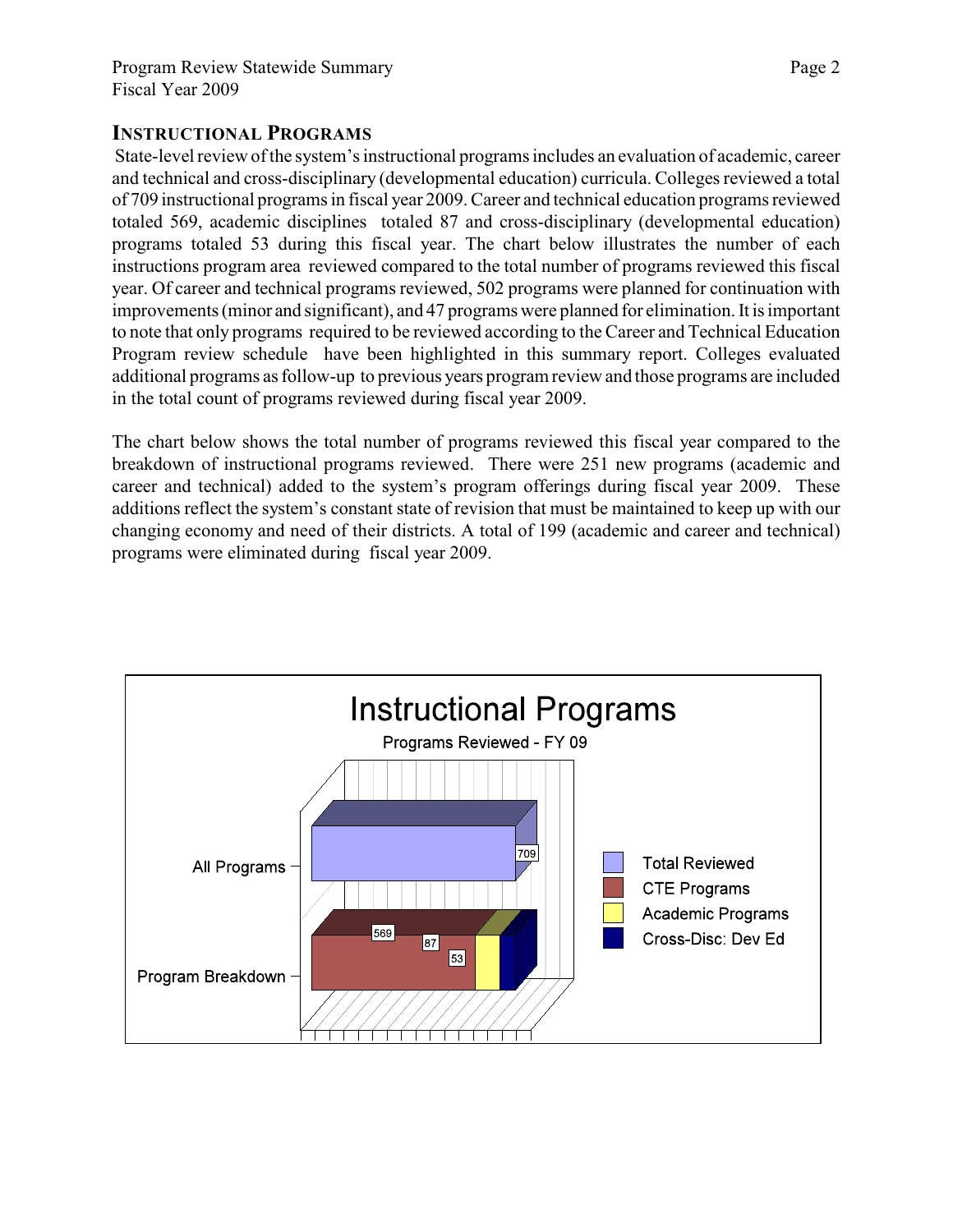#### **ACADEMIC PROGRAM REVIEW**

During fiscal year 2008 - 2009, eighty-seven (87) academic physical and life science programs were reviewed and all were recommended for continuation with minor improvements. This review cut across the scientific disciplines and included, but was not limited to areas as diverse as anatomy and physiology, biological sciences, physics, chemistry and earth sciences, to name a few disciplines.

To assess programs and courses in the physical and life sciences, responding institutions reviewed a number of key questions, including 1) the objectives of the department and sequences of courses in the disciplines, 2) the continued need for courses in each of the disciplines and whether or not

*"Academic Discipline" constituted 12% of all the programs reviewed in fiscal year 2009.*

these were meeting the needs of students, 3) the quality of courses and the steps that needed to be taken to update the courses, and 4) how the courses can be offered in a more cost-effective manner. This section will review the common themes that emerged during this review.

According to the submitted program review reports, the enrollment of students in the physical and life sciences has increased across the state. This is especially true in health related fields. In a few disciplines, enrollment is down and increasing enrollment has been a challenge. In response to growing enrollment, programs are offering more classes and creating online and hybrid sections, as well as offering courses in the evenings and weekends. Regarding online courses, as one review put it, "the importance of online instruction is recognized by the department, and on-line course offerings have increased in recent years." In those areas where enrollment is down, programs are responding by examining their course offerings and creating more Illinois Articulation Initiative approved courses and by examining their delivery methods–typically by developing more online course sections or hybrid sections of courses. Programs are also offering more non-lab sections and greater flexibility around when courses are offered. In at least one case, a program created a developmental chemistry offering to counter what they saw as declining completion rates and deficiencies in the math skills of students which were impacting their enrollment.

Nearly all colleges and disciplines identified the improvement of student, faculty or curricular assessment and the use of data. In those areas that assessment was not mentioned as an area of improvement it was usually discussed as an area for future improvement. Innovations around student assessment included the implementation of pre-test/post-test assessment models, standardization of comprehensive exams or of end of program projects to be administered to all sections of students, or general overhaul of curriculum. It should be noted that the manner in which assessment is conducted varied widely both across and within institutions, based upon the specific discipline. For example, though chemistry may employ a standardized assessment or end of course project, earth sciences may only be beginning an investigation of common assessment techniques. Along with assessment, manyprograms discussed their improved use of data, often based upon more advanced data analysis software. It was clear that the improved use of student data was integrally tied to the conversations about better assessment.

Nearly all of the programs continue to invest heavily in technology upgrades, especially to update old and outdated lab equipment. For example, one college purchased an ultra-low freezer to improve microbiological techniques. Another upgraded microscopes and identified a need to allocate more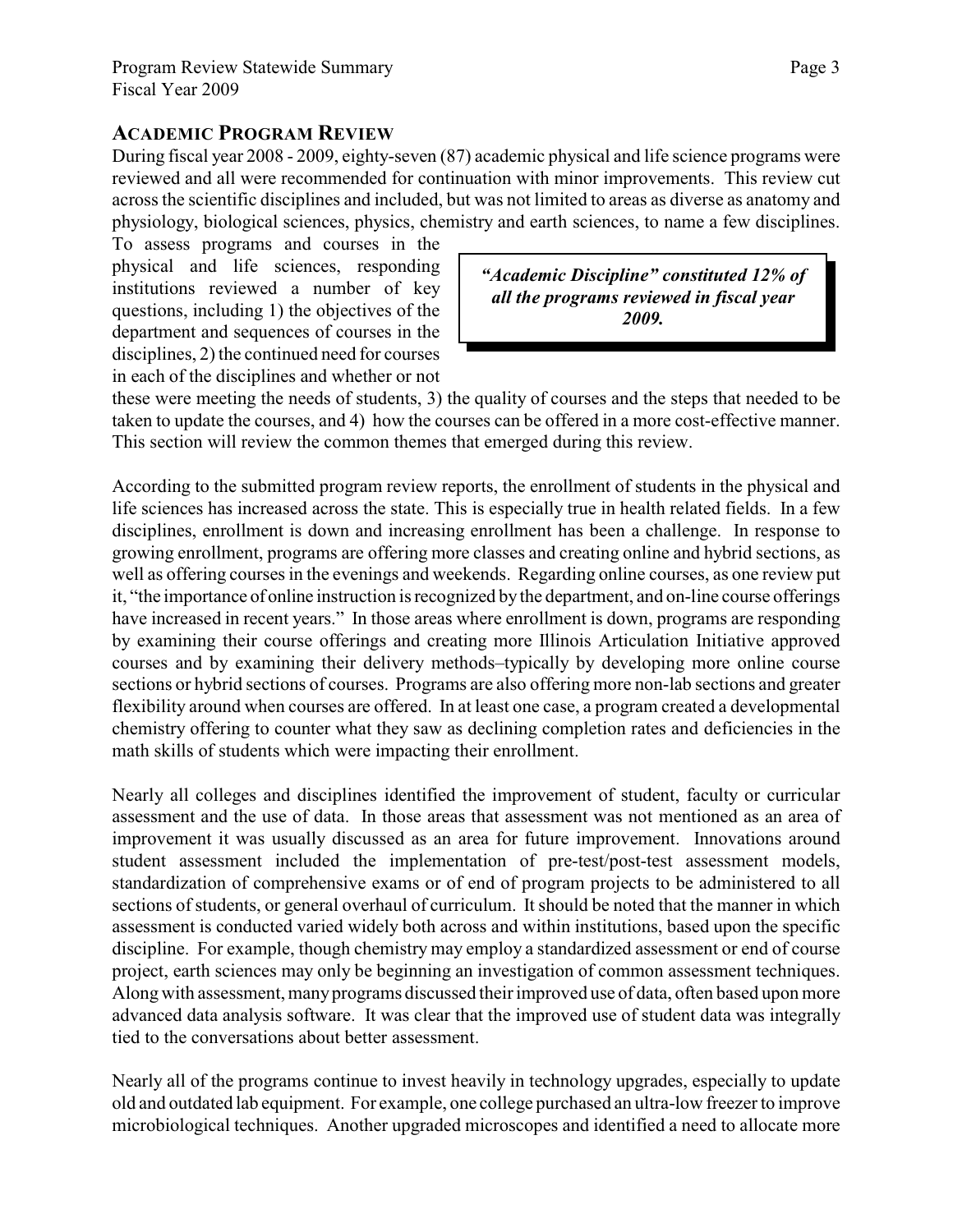funds for the maintenance of microscopes in the future. A third purchased a new GC Spectrometer and water chemistry equipment, while another added a cadaver lab.

Several statewide challenges were addressed by colleges. At the top of this list was declining funding from the state and the impact this has on educational offerings. Additionally, the cost of maintaining programs and the necessity to critically examine programs with low enrollment was mentioned by many reports. In one instance, for example, a college identified an area that had low enrollment but high caliber students and their concomitant concern that continued funding challenges could impact this program, costing them both the program and the high caliber students. Programs were also concerned about the growing rate of textbook costs and felt that this was a statewide issue that deserved careful consideration. The need for qualified instructors was also mentioned.

In summary, Physical and Life Sciences spans a wide array of specific disciplines. In most areas, consistent with the state of the Illinois' economy, enrollment is increasing. In a few areas enrollments are dropping. In both instances, colleges are pursuing innovative ways in which to recruit students and are recognizing the movement toward online instructional delivery or hybrid courses by providing students with these options. Additionally, nearly all reviewed programs addressed improvement in assessment techniques or the goal of improvement in assessment techniques and the necessity to upgrade equipment. Of the colleges that identified statewide issues, cost concerns seemed to be central.

### **CAREER AND TECHNICAL EDUCATION PROGRAM REVIEW**

All career and technical education programs are reviewed once within a five-year period. Each year, community colleges review specific career and technical education programs and submit their findings to the Illinois Community College Board. This year 569 career and technical education programs were reviewed at the colleges.

Based on the analysis of their program review outcomes, colleges can elect to continue programs with minor improvements, continue programs with significant modifications, discontinue/eliminate programs, or schedule programs for further review. According to the program review summaries

*"Career & Tech Ed" programs constituted 80% of all the programs reviewed in fiscal year 2009.*

provided by each college, 458 career and technical education programs were continued with minor improvements, 44 programs were significantly modified, 47 programs were identified for elimination, and 20 programs were scheduled for further review during the coming year. The following chart illustrates the number of total career and technical education programs reviewed this fiscal year compared to the breakdown of the action on each program the college reported (continued with minor or major improvements, eliminated or inactivated, or scheduled for further review). In comparison, **236 new programs in career and technical education** were approved and added to the system's offerings in fiscal year 2009, while **199 were eliminated**.

Programmatic areas where the most activity occurred, including programs continued, modified, eliminated or approved, reflect substantial changes in our system's field of program and course offerings. This section of the report attempts to summarize the status of existing program offerings, reflect changes that mayhave impacted these programs during the last review period, and offer insight to issues that may affect these programs in the future.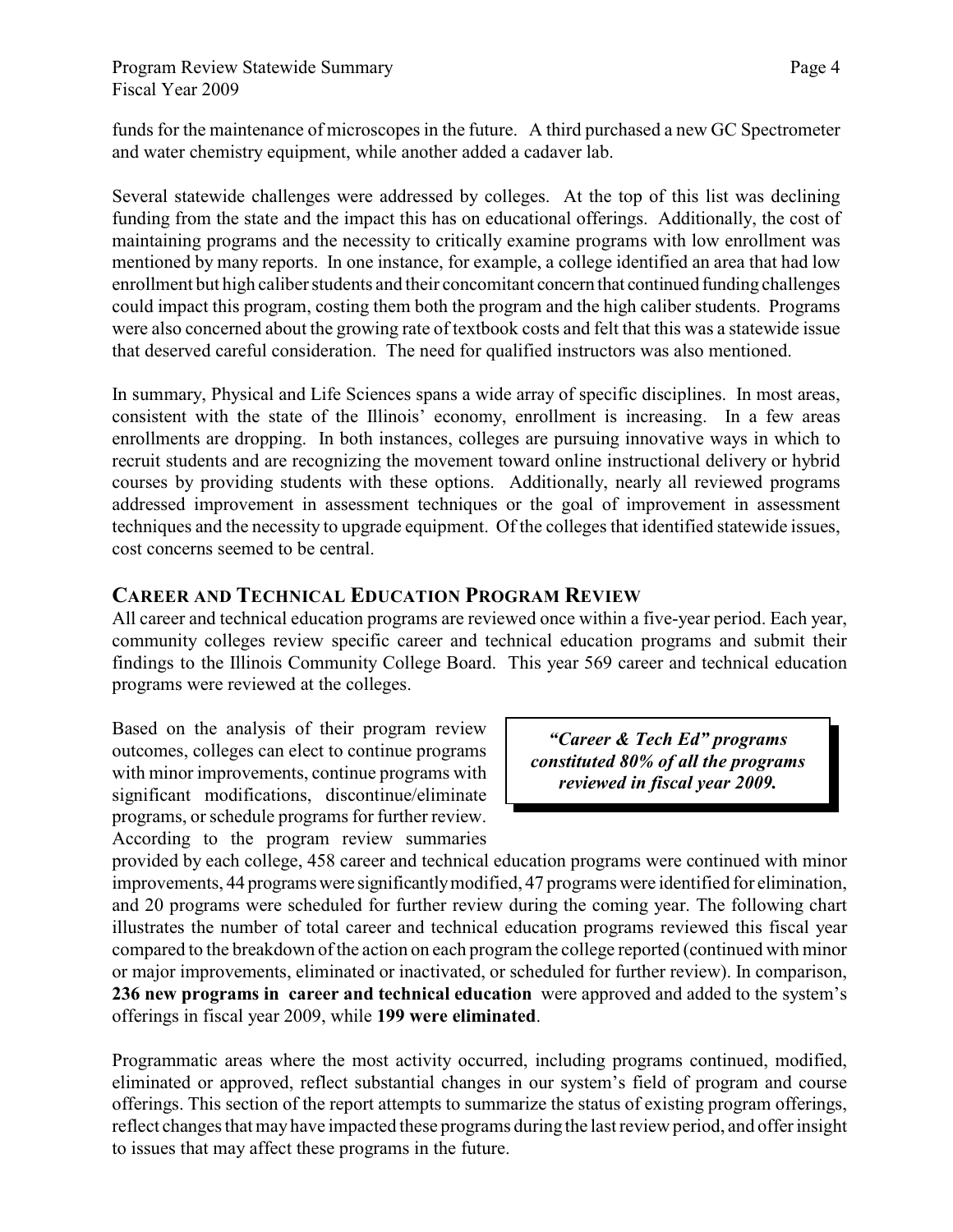Program Review Statewide Summary Fiscal Year 2009

In an effort to better align our statewide summary with Illinois' Career Cluster Initiative, this section of the report has been defined, organized and presented accordingly. Program reviews summarized in this report fall within the following Career Clusters: Arts, A/V & Communications, Architecture & Construction, Business Management and Administration, Education and Training, Finance, Health Sciences, Human Services, and Manufacturing. For more information on the State's Career Cluster Initiative go to www.careerclusters.org.

The **Arts, Audio Visual & Communications Cluster** helps prepare individuals for careers in a rather broad range of media ranging from performing arts, visual arts to print and audio communications technology. Pursuit of education and training in the /V Technology & Communications Arts, Audio Visual and Communications Cluster will lead towards performance art, graphic and interior design, and communications-related careers.

This summary includes community college programs that fall within the **Visual Arts Pathway** and are related to Graphic Design and Interior Design.

| Number of degrees offered by the colleges:      |  |
|-------------------------------------------------|--|
| Number of certificates offered by the colleges: |  |

Four (4) community colleges reported on programs in the visual arts area. Nine (9) certificate and degree programs were included in this review. Of these, colleges reportedly continued three (3) programs with minor improvements, significantly modified four (4) programs and discontinued or eliminated two (2) programs.

According to the Illinois Department of Employment Security, statewide growth in the employment of "graphic designers" is expected to increase by 8.45 percent and for "interior designers" is expected to increase by 14.64 percent through 2016. Despite average to slightly higher than average employment growth for visual arts occupations, most colleges reported either stagnant or decreasing enrollments in their related training programs. The colleges reporting plans to continue or modify their programs indicated no significant changes in course enrollments, but continued interest for training among existing professionals in related occupations. Colleges who have discontinued or eliminated their programs cited decreased or no enrollments and no related labor market demand locally.

Colleges described strengths of their visual arts programs as highly qualified faculty, updated equipment, and strong student interest. Several colleges noted incorporating "green" design into coursework and focusing on specialty design areas that provide professional development opportunities to existing professionals.

**\*\*\*\*\***

This summary includes community college programs that fall within the **Printing Technology Pathway** and are related to Desktop Publishing and Graphic Arts.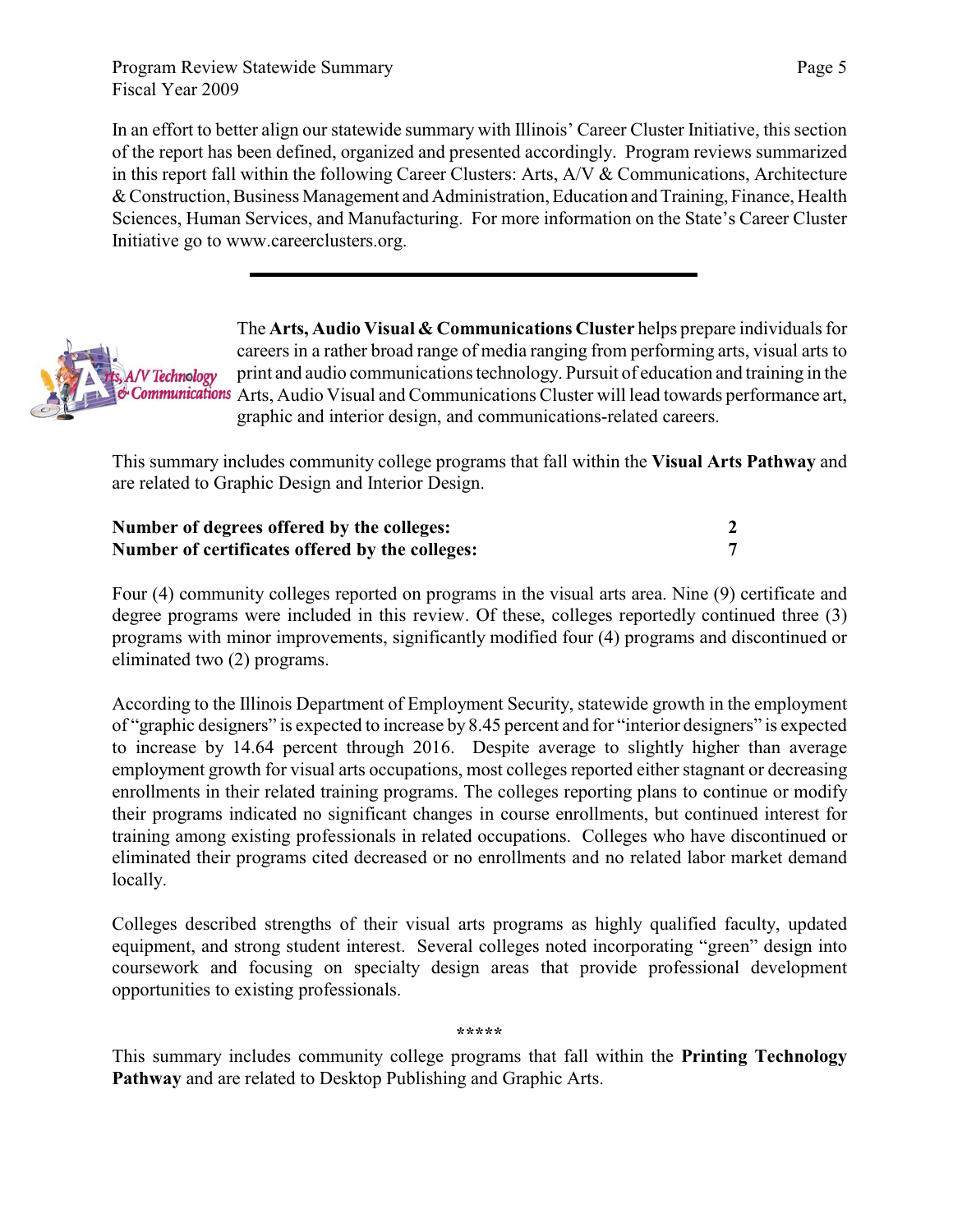Two community colleges (2) reported on programs in the Printing Technology Area. Twelve (12) degree and certificate programs were included in this review. Of these, both colleges reportedly continued all (12) programs with minor improvements.

The Arts, A/V Technology and Communications industry as a whole will only see a slight increase in job growth through 2016, but according to the Illinois Department of Employment Security, the occupational employment projections for the Desktop Publishers and Graphic Designers are projected to increase through 2016. On average, the two occupational areas will see a 7-8 percent increase in job demand in their profession.

All (12) degree and certificate programs planned for continuation were identified by increased marketing initiatives to increase awareness of programs within their respective college districts and updating the printing area used by students within this program area to complete assignments/projects within courses.

Colleges described strengths as developing and maintaining additional articulated credit contracts for high schools with Graphic Arts Technology departments as well as creating joint degree and certificate options for students that reflects the current industry overlapping of technical and creative skills needed in today's workforce in this occupational area.

**\*\*\*\*\***

This summary includes community college programs that fall within the **Audio and Video Technology and Film Pathway** and are related to Photography, Digital Photography, Layout and Design, Packaging Design and Production, Digital Imaging, and Advertising Design and Illustration.

| Number of degrees offered by the colleges:      |  |
|-------------------------------------------------|--|
| Number of certificates offered by the colleges: |  |

Four (4) community colleges reported on programs in the Audio and Video Technology and Film Pathway. Fourteen (14) degree and certificate programs were included in this review. Of these, colleges reportedly continued (6) programs with minor improvements, significantly modified (6), and scheduled (2) for further review.

The Arts, A/V Technology and Communications industry as a whole will only see a slight increase in job growth through 2016, but according to the Illinois Department of Employment Security, the occupational employment projections for occupations within this pathway are projected to increase through 2016. On average, the occupational areas within this pathway will see an increase in job demand in their profession around 8-13 percent.

Programs planned for continuation were identified as having undergone some minor curriculum revisions that increased course credit hours to better reflect the activities of lab/lecture applied to each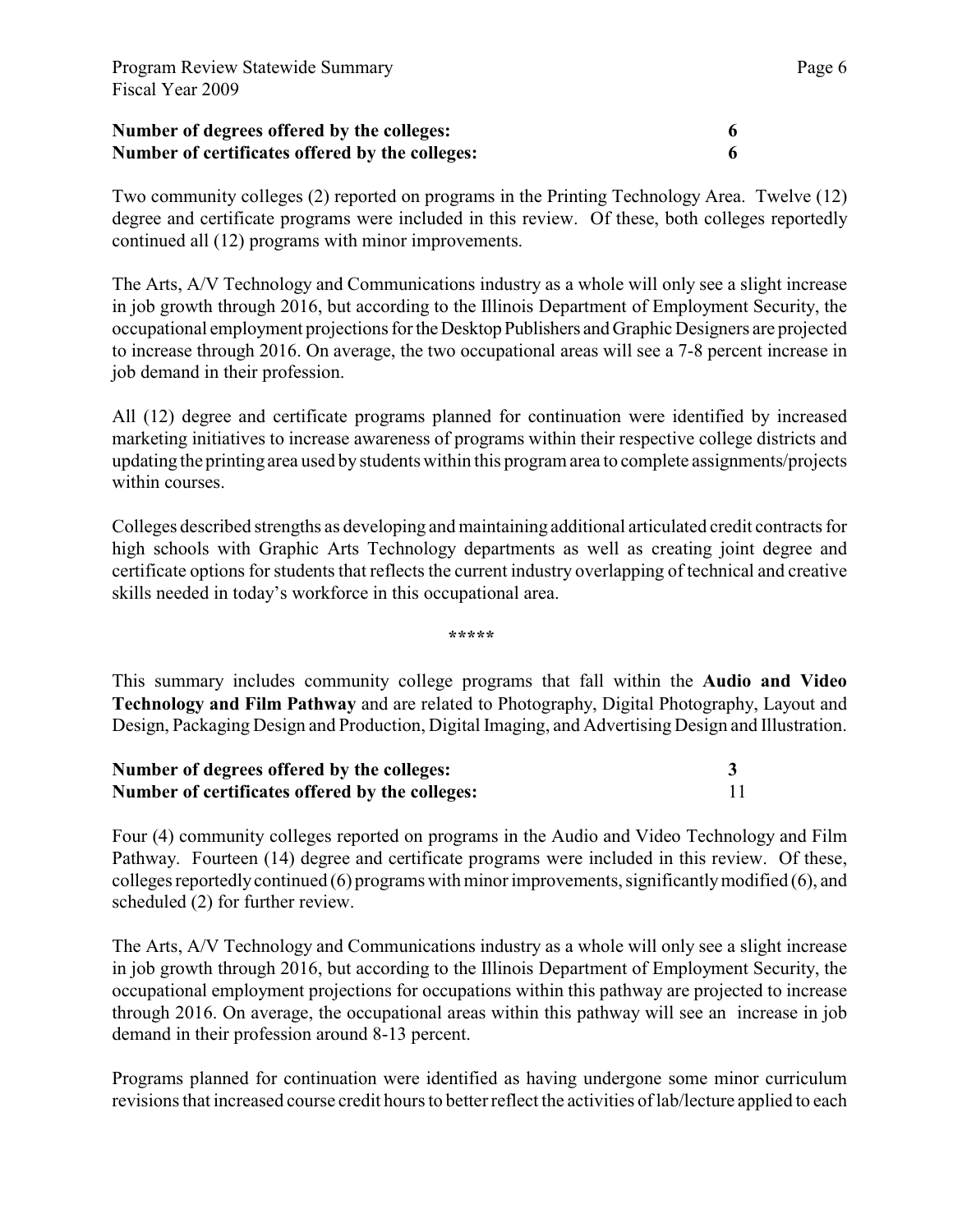course, adjusted projects in the advanced courses to include more design concepts, and adding certificate components that better allows students to obtain multiple credentials over the course of the program.

Two programs were cited for further review in the digital photography and Advanced Packaging Design and Production areas. Colleges intend to adjust marketing efforts to increase student enrollment, review curriculum and include additional elective options that may enhance the overall structure of the program before final decisions are made within the next few years for these two program areas being offered.

Six programs were cited to be significantly modified and were primarily in the Advertising Design and Illustration program area. Significant modifications included course and program updates and revisions, new articulation agreements with four year universities, program involvement in new crossdiscipline Animation Degree, and gallery show/design contests/community involvement.

**\*\*\*\*\***

This summary includes community college programs that fall within the **Visual Arts Pathway** and are related to Game Development, Animation, Web Design and Publishing, Commercial Art and Computer Graphics.

| Number of degrees offered by the colleges:      | 25 |
|-------------------------------------------------|----|
| Number of certificates offered by the colleges: | 35 |

Twenty-six (26) community colleges reported on programs in the Visual Arts Pathway. Sixty (60) degree and certificate programs were included in this review. Of these, colleges reportedly continued (48) programs with minor improvements, discontinued or eliminated (1), significantly modified (8), and scheduled (3) for further review.

The U.S. Department of Labor, Bureau of Labor Statistics, Occupational Outlook Handbook states that employment of graphic designersis expected to grow ten percent, about as fast as average for all occupations from 2006-2016, as demand for graphic design continues to increase from advertisers, publishers and computer design firms. Some of this increase is expected to stem from the expansion of the v ideo entertainment market, including television, movies, video, and made-for-Internet outlets.

Graphic designers with website design and animation experience will especially be needed as demand increases for design projects for interactive media - web sites, video games, cellular phones, personal digital assistants, and other technology. Demand will also increase as advertising firms create print and web marketing and promotional materials for a growing number of products and services. Increasingly, employers will expect new designers to be familiar with computer graphics and design software. Designers must keep up with new and updated software, on their own or through software training programs.

Programs planned for continuation have experienced steady enrollment as well as new specializations within the design program area as part of a continued effort to incorporate additionally IT components into the graphic communications program area.. Portfolios continue to be utilized as a main feature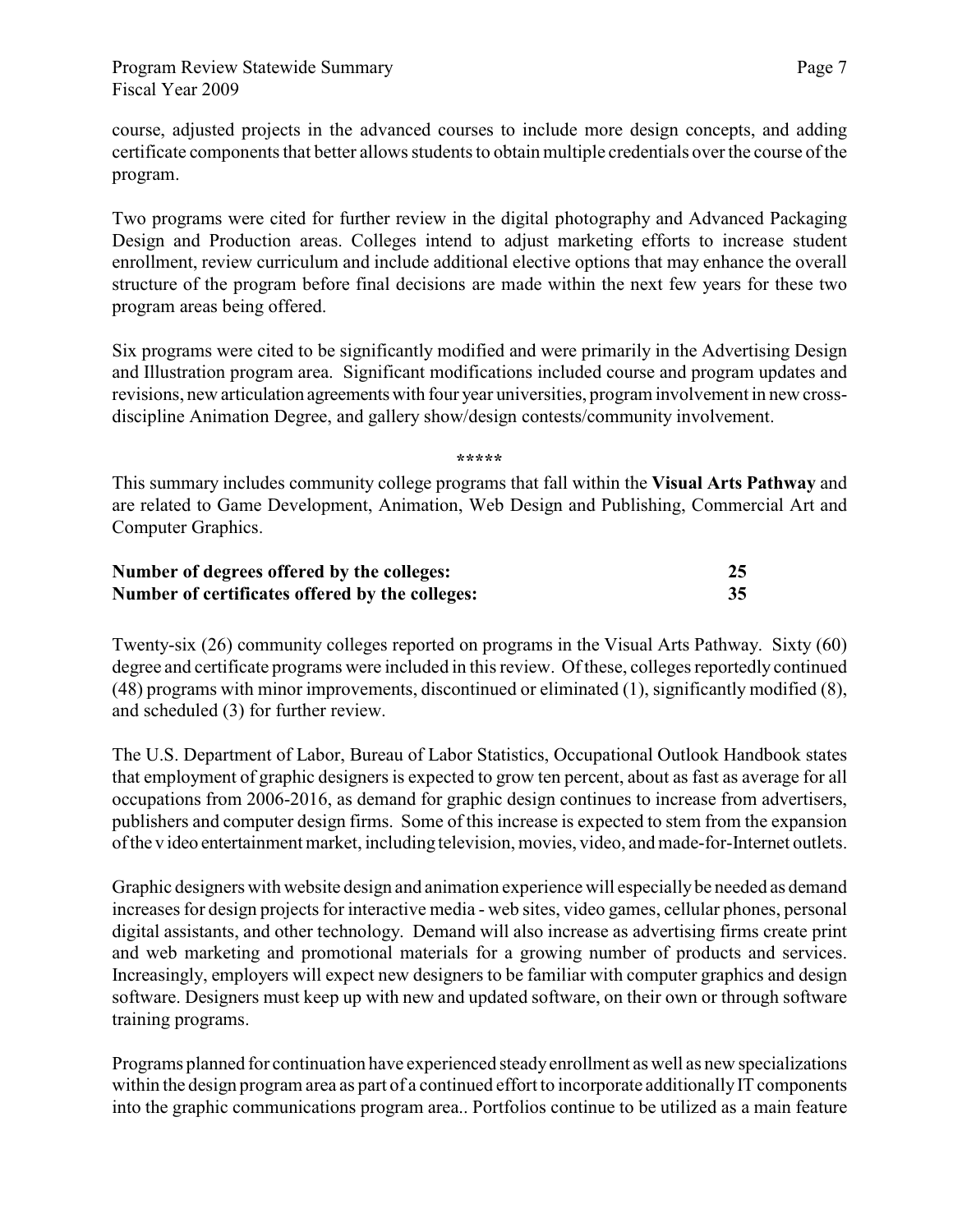of the program areas to emphasis progression of skills obtained by students as they prepare for future employment and help serve as a method to showcase work completed upon interviewing for jobs after graduation.

Programs cited as significantly modified underwent curriculum changes in order to continue to address the ever-changing demands this occupation requires. The total number of design classes has increased at some colleges with an internship also being offered to provide the on-the-job training experiences prior to program completion. Colleges also reported program involvement in cross discipline degrees to provide continued credentials along the path of program completion in the Graphic Arts degree area.

Programs scheduled for further review cited a need to restructure curriculum so that better coordination exists between the Graphic Communications program area and Information Technology. Because design is a major aspect of all computer communications, the IT programming and game design programs need to be more closely aligned with the Graphic Communications department. Graphic Communications, Fine Arts, and Information Technology and transfer Communication areas are in the process of collaborating to make sure courses outlined meet IAI panel standards to better position students upon transfer to university level programs.

Colleges described strengths of their faculty, equipment and software remain current, and courses show alignment with the Illinois Articulation Initiative.



The **Architecture and Construction Cluster** helps prepare individuals for careers in designing, planning, managing, building, and maintaining the built environment. Individuals pursuing a career in the Architecture and Construction cluster plan, design and/or build new structures, restorations, additions, alterations, and repairs.

This summary includes community college programs that fall within the **Design/Pre-Construction Pathway** and prepare individuals for participating in the planning and design phases of construction projects. Programs reviewed in this summary are related to Computer-Aided Design (CAD), Architectural Drafting, Electronics Drafting, Mechanical Drafting and Surveying/Mapping Technology.

| Number of degrees offered by the colleges:      |  |
|-------------------------------------------------|--|
| Number of certificates offered by the colleges: |  |

Ten (10) community colleges reported on programs in the design/pre-construction area. Twenty-seven (27) total certificate and degree programs were included in this review. Of these, colleges reportedly continued 20 programs with minor improvements, significantly modified five (5) programs, discontinued or eliminated one (1) program, and scheduled one (1) program for further review.

According to the Illinois Department of Employment Security (IDES), positive growth in the employment of "Drafters, Engineering and Mapping Technicians" is expected through 2016 for the state. Training programs reviewed and summarized in this report prepare for related occupations as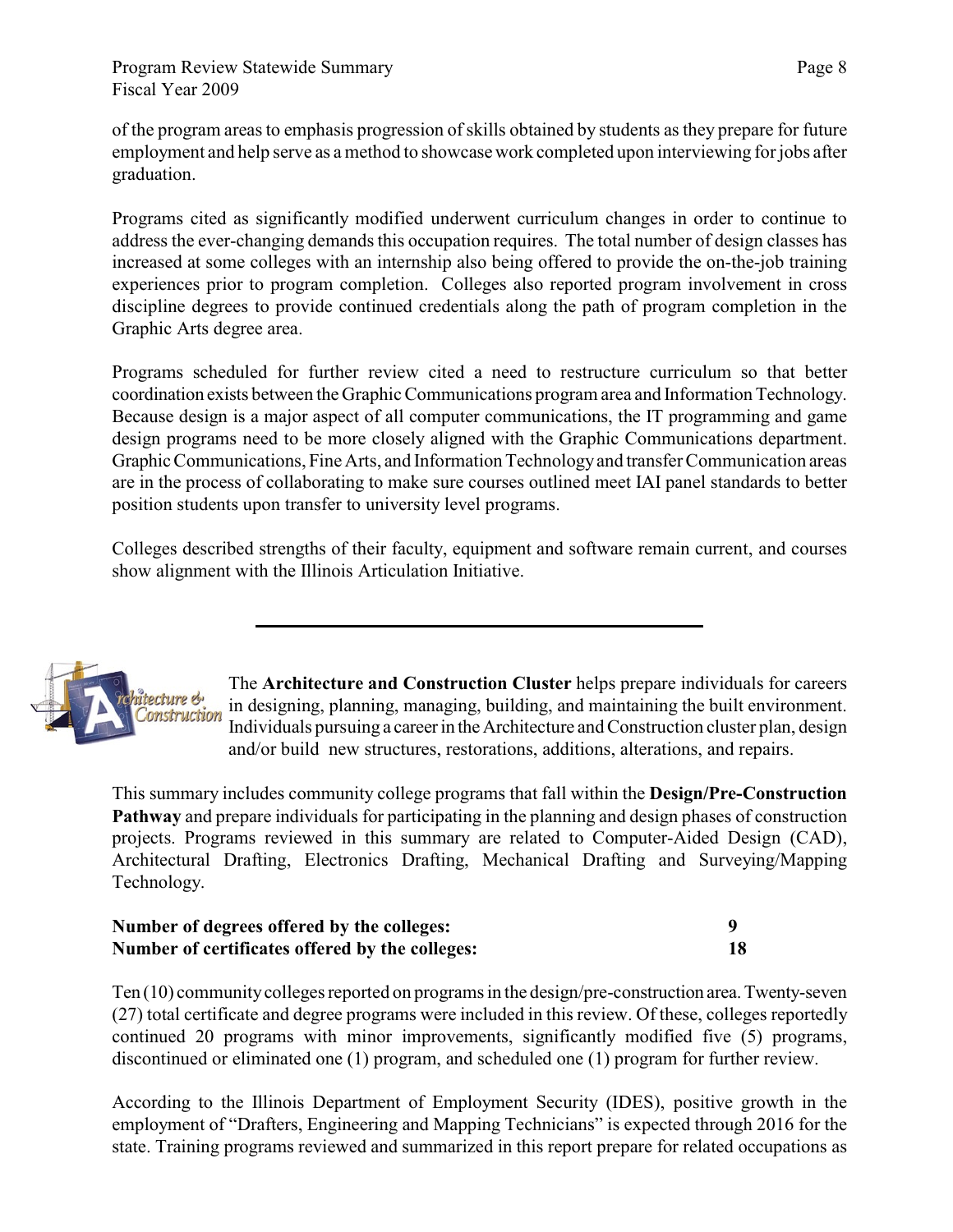Program Review Statewide Summary Fiscal Year 2009

architectural and civil drafters, electrical and electronics drafters, mechanical drafters, Computer-Aided Design (CAD) drafters, and survey/mapping technicians. Statewide growth among each of these occupational categories ranges from the greatest demand for surveying/mapping technicians (17.42%) to the least growth in demand for architectural and civil drafters (2.90%). The sole occupational category described here that is anticipated to show a decline in employment is electrical and electronic drafters (-4.17%) for the state through 2016.

Stable enrollments and completions were reported by the colleges in the areas of architectural and civil drafting, mechanical drafting and CAD technology. Slight declines in enrollment were noted in electrical and electronics drafting. South Suburban College indicated that steady interest in their programs were a result of the growing Project Lead the Way program available to secondary students through their local feeder high schools. Numerous other colleges reported that dual credit opportunities for high school students are also a contributing factor to interest in postsecondary drafting programs.

Modifications described by Carl Sandburg College to better meet the needs of students in hopes of increasing completions include a more flexible delivery schedule, and consideration of adding a degree option in CAD Technology that will provide educational ladder opportunities for certificate completers in the long run. Harper College revised their program into a two-track curriculum, one track focusing on more practical-based instruction in architecture, while the second track has a more artistic and theory-based focus in design.

Of the three (3) institutions reporting programs in surveying, two (2) reported steady enrollments and one (1) indicated a significant enough decrease in enrollments to eliminate their program altogether. Parkland College reported that since the last review they installed a student chapter of the Illinois Professional Land Surveyors Association (IPLSA), and, became a testing center for the national Certified Survey Technicians (CST) examination. The college reports that 80 percent of its examines have achieved Level I certification. The college also partners with the Champaign County Forest Preserve District to use nearby forest areas for surveying projects.

#### **\*\*\*\*\***

This summary includes community college programs that fall within the **Maintenance/ Operations Pathway** and are related to Heating, Ventilation, Air Conditioning, and Refrigeration (HVACR) Technology.

| Number of degrees offered by the colleges:      |    |
|-------------------------------------------------|----|
| Number of certificates offered by the colleges: | 50 |

Twenty-six (26) community colleges reported on programsin the Maintenance/Operations Pathway. Sixty-five (65) degree and certificate programs were included in this review. Of these, colleges reportedly continued (56) programs with minor improvements, significantly modified (7), scheduled (1) for further review, and placed (1) on inactive status.

According to the 2006-2016 National Industry Occupation Employment Matrix, developed by the U.S. Department of Labor's Bureau of Labor Statistics, more than 25,000 new HVACR mechanics and installers will be needed by 2016. In Illinois, employment of heating and cooling system mechanics is expected to increase faster than average through 2014. About 270 job openings are expected each year.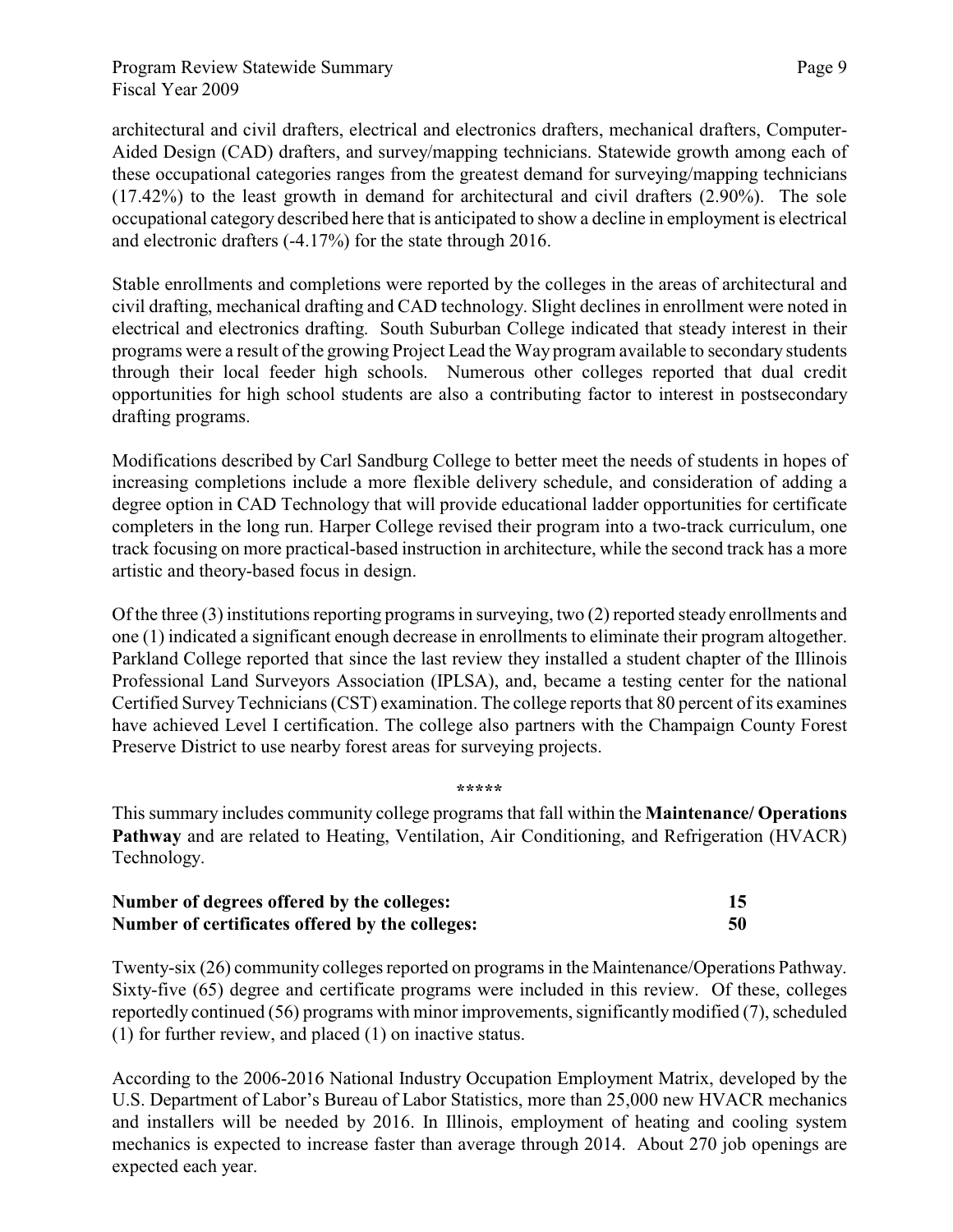Programs planned for continuation were identified with steady enrollments, advancement of curriculum and equipment that addresses the industry advances made in regards to technology although costs associated with those purchases continues to be an area of concern for colleges, and maintenance of faculty with industry experience to provide expertise to students as to the expectations of future employers.

Programs significantly modified included curriculum revisions that included dropping outdated courses tied to old energymanagement technology and incorporating new courses on sustainable and wind energy, adding additional business and industry professionals to serve on advisory councils, and utilized additional marketing strategies to continue to promote the programs for students.

The program scheduled for further review is assessing the need to continue the program on active status to ensure that the program meets the needs of district students at this time. The program placed on inactive status was due to a closure of the program effective in 2008.



The **Business Management and Administration Cluster** prepares learners for careers in planning, organizing, directing and evaluating business functions essential to efficient and productive business operations. Career opportunities are available in every sector of the economy and require specific skills in organization, time management, customer service and communication.

Individuals pursuing a career in the **General Management Pathway** plan, organize, direct, and evaluate all or part of a business organization through the allocation and use of financial, human, and material resources.

This summary includes community college programs that fall within the General Management Pathway and are related to Industrial Management, Management and Marketing, Business Skills, and Business Administration.

| Number of degrees offered by the colleges:      |  |
|-------------------------------------------------|--|
| Number of certificates offered by the colleges: |  |

Ten (10) community colleges reported on programs in the General Management pathway. Fifteen (15) degree and certificate programs were included in this review. Of these, colleges reportedly continued 13 programs with minor improvements and scheduled two for further review.

According to the Illinois Department of Employment Security Industry Employment Projections, Management will see an annual growth rate through 2016 of 1.20 percent which is slightly above the growth rate for all occupations, while management as a single occupation will see an even smaller growth rate (0.57) compared to the annual growth rate of all occupations which will be 1.11 percent through 2016.

Programs planned for continuation were identified with steady enrollments and broader selection of courses and formats (online and fast track) offered to broaden program's offering and match student interests and business and industry's needs.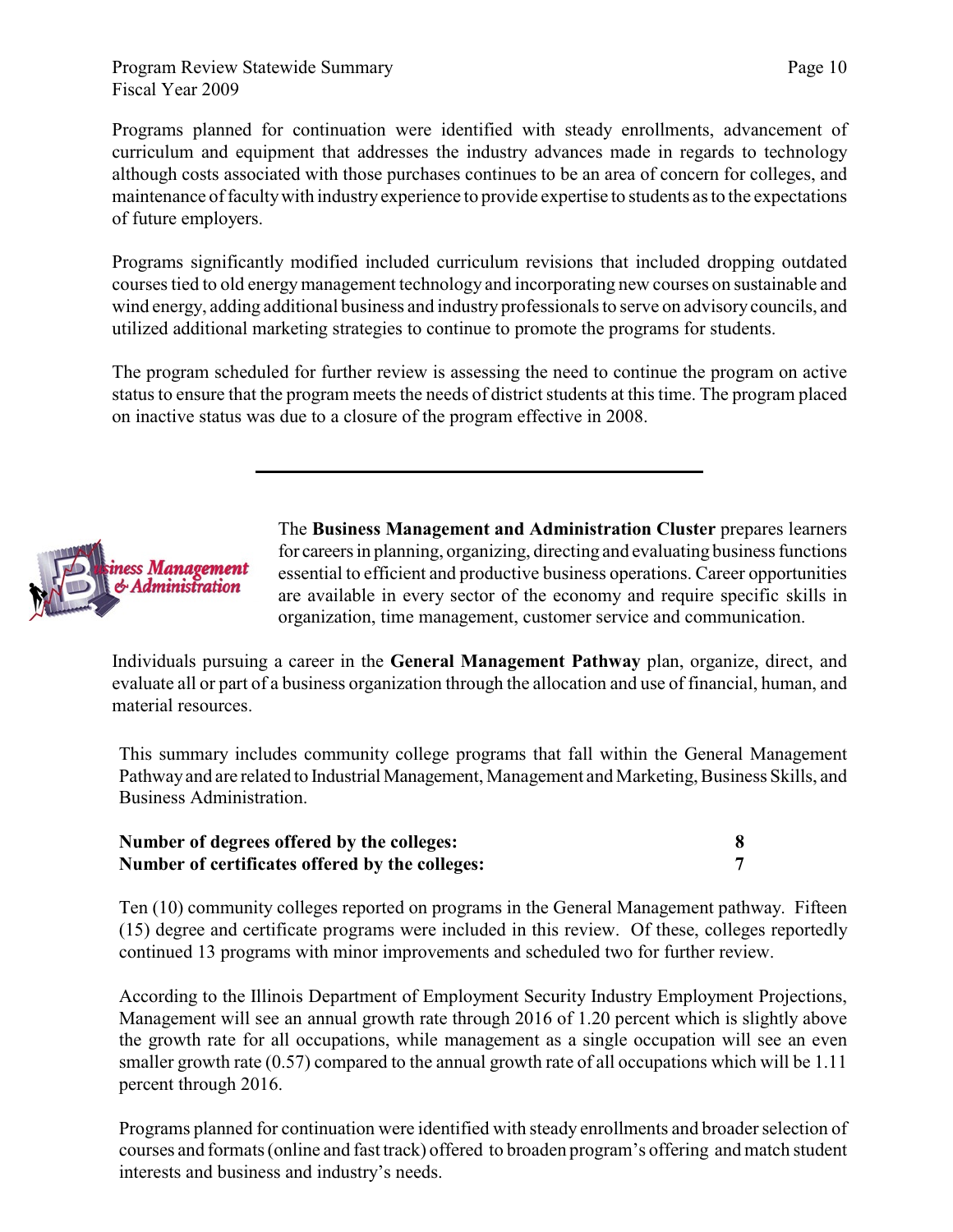Programs scheduled for further review have seen declining enrollment and will continue to review the overall need of the program and its offerings to potentially continue it being offered to students.

\*\*\*\*\*

This summary includes community college programs that fall within the **Business Information Management Pathway** and are related to Accounting.

| Number of degrees offered by the colleges:      |    |
|-------------------------------------------------|----|
| Number of certificates offered by the colleges: | 65 |

Forty-two (42) community colleges reported on programs in the Business Information Management Pathway. One hundred two (102) degree and certificate programs were included in this review. Of these, colleges reportedly continued 93 programs with minor improvements, significantly modified six (6), scheduled one (1) for further review, placed one (1) on inactive status, and discontinued or eliminated one (1).

According to the U.S. Department of Labor, Bureau of Labor Statistics, employment opportunities for accountants and auditors are expected to grow at a faster than average rate. The increase in job opportunities will result from an increase in the number of businesses, changing of financial laws and regulations, and greater scrutiny of company finances. Growth rates are projected at 18 percent through the year 2016. According to the Illinois Career Information System (2008), a variety of industrial classifications require individuals with formal training in accounting. These areas include, but are not limited to, tax collection and preparation, budget analysis and preparation, accountant and auditor, payroll and billing clerk, general bookkeeper, actuary accounting clerk, budget analyst, cost estimator, credit analyst, financial analyst, loan officers, and purchasing managers.

Programs planned for continuation were identified with increased enrollment, continued course reviews and curriculum updates, enhanced delivery modes to include an increase in online course offerings and the development of hybrid courses, and additional faculty members to support program. Several colleges have local area business and industry partners represented on their advisory councils and with theirsupport, the programs have been able to keep up-to-date accounting software in labs for student access.

Programs significantly modified involved extensive reviews of the current Accounting curriculum to better meet the needs of the business and industry community so students enrolling and completing the certificate or degree offering are exiting the program with the necessary skills to be successful upon employment. Recruitment plans, sequencing of courses, development of assessment plans, and increased involvement in the community were necessary components as various colleges restructured this program for students.

One program was scheduled for further review, one discontinued or eliminated, and one placed on inactive status. All cited a decline in enrollment and at this time are offering a program that is not meeting the needs of students and employers of accounting professionals. Further discussion and review will need to be conducted by advisory councils.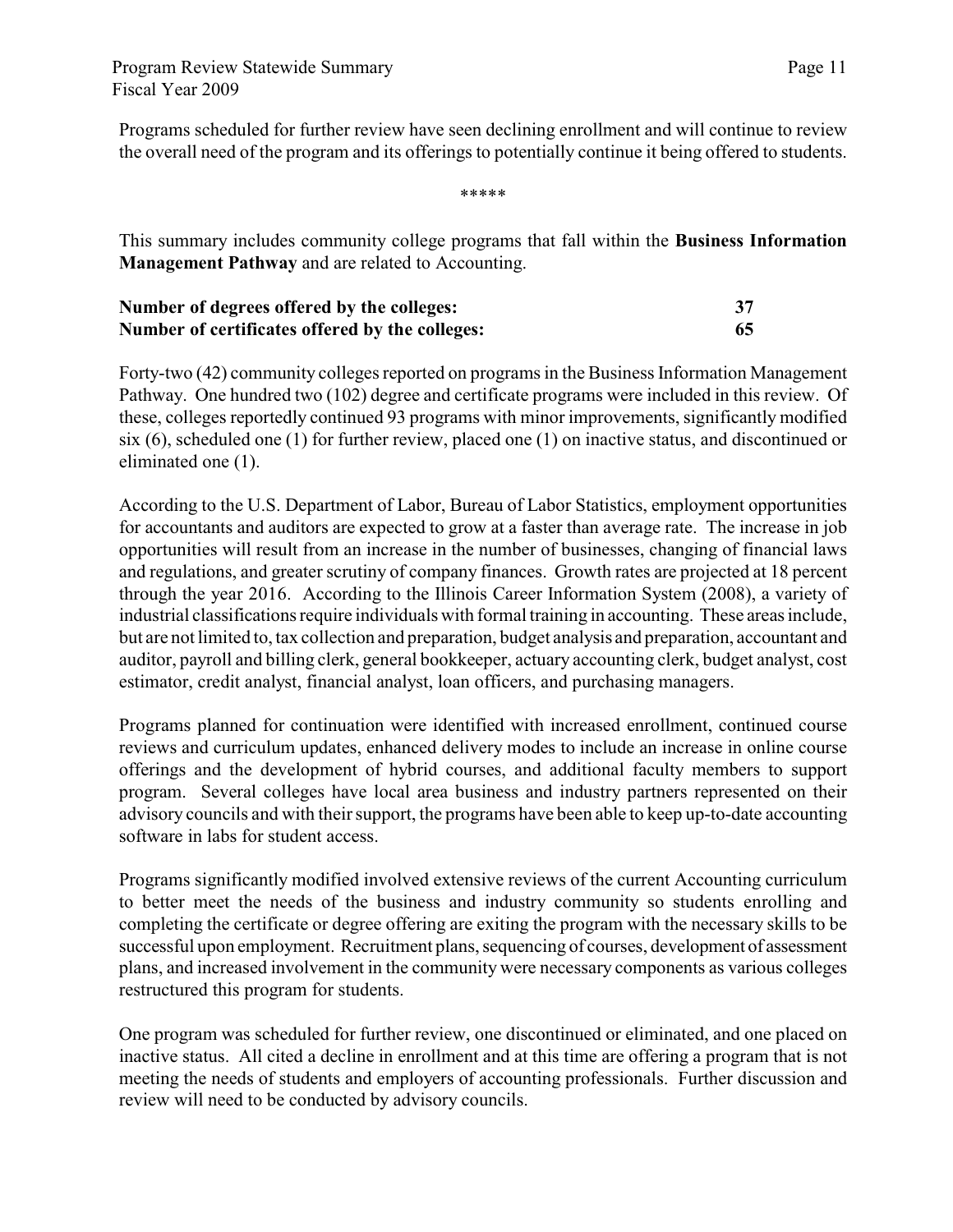Program Review Statewide Summary Fiscal Year 2009

Colleges described strengths of high quality faculty with many years experience, large number of courses that have flexible learning options (online or hybrid course options), exposure to technology, and curriculum based on the Illinois Occupational Skills Standards.



The **Education and Training Cluster** helps prepare individuals for careers in planning, managing and providing education and training services, and related learning support services. Graduates of training programs within the Education and Training Cluster are prepared for employment as teachers and in other education/training support, such as library science.

This summary includes community college programs that fall within the **Professional Support Services Pathway** and prepare individuals for providing a variety of support services to those involved in education and training of others. Programs included in this review are related to Library Science Technology.

| Number of degrees offered by the colleges:      |  |
|-------------------------------------------------|--|
| Number of certificates offered by the colleges: |  |

Five (5) community colleges reported on programs in the professional support services area. Twelve (12) total certificate and degree programs were included in this review. All of the colleges reportedly continued all of their programs with minor improvements.

According to the Illinois Department of Employment Security (IDES), employment of "Librarians" and "Library Technicians"is anticipated to increase statewide through 2016. Growth of library technicians is expected to be about as fast as average (11%) over the next several years. This is a small educational program locally. Community colleges report steady student interest and employment demand in their districts.

Enrollments in library technology programs are steady across the state, while completions vary. Placements remain good particularly with colleges who's programs maintain affiliation with the Illinois Library Association and the American Library Association.

Among program improvements in this area, Lake County recently added a full-time department chair to serve half-time as the program coordinator and half-time as the reference librarian to provide students with more personalized attention, establish a long-term vision for the program, serve as a central contact for marketing/recruitment and counseling, and to improve communication between the college and adjunct faculty. Several institutions indicated developing library technology program websites to stay better connected with existing and potential students and employers seeking graduates.

Partnerships with baccalaureate programs, such as Illinois Central's with University of Maine at Augusta, also provide students with opportunities to gain employment after completion of a two-year degree program and also transfer into a bachelor's degree program for advancing their educational careers.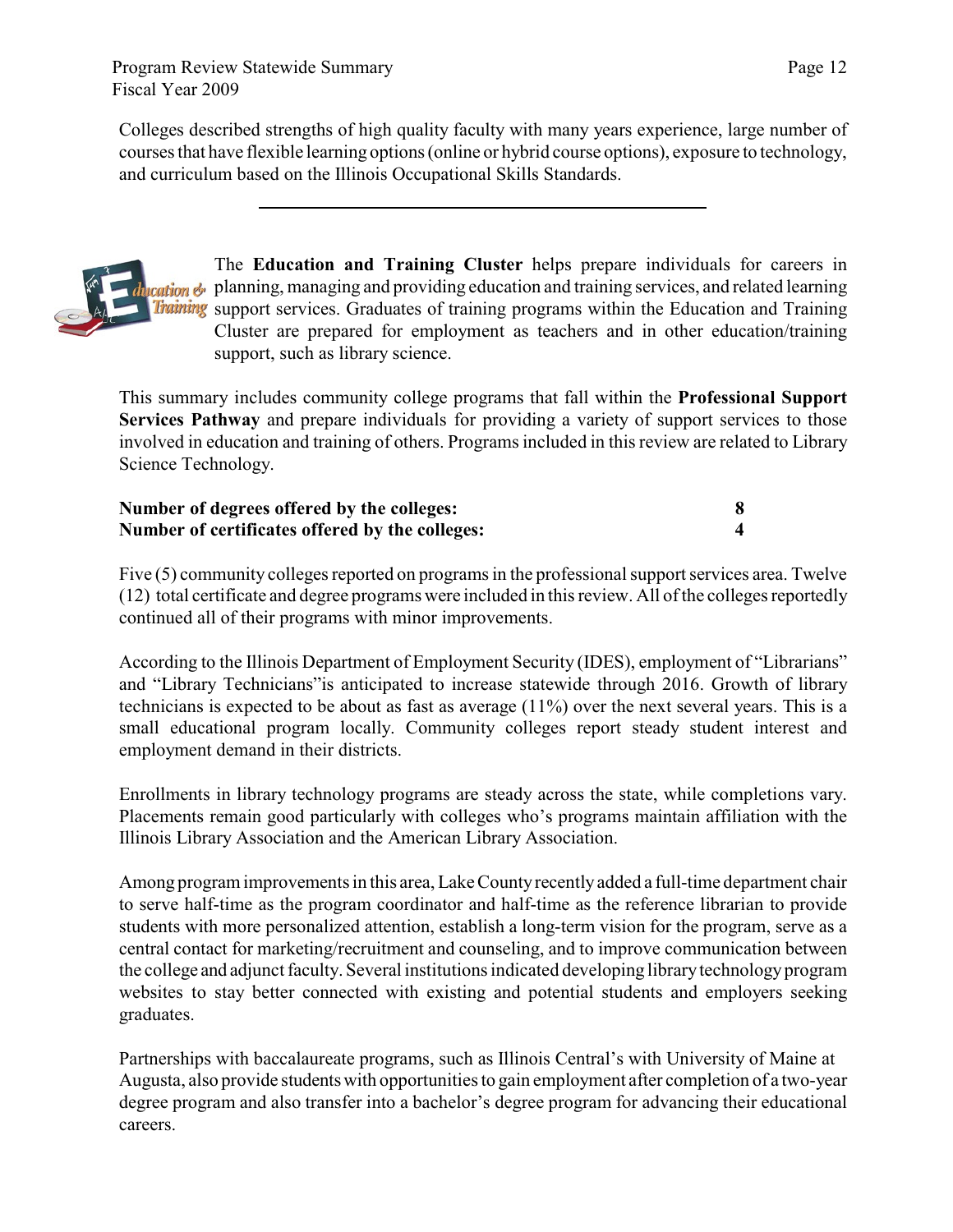Page 13

**\*\*\*\*\***

**Commercial Custodial Maintenance** training programs are also included in the Education and Training Cluster. These programs prepare individuals for employment as custodial technicians and janitorial staff in commercial settings.

| Number of degrees offered by the colleges:      |  |
|-------------------------------------------------|--|
| Number of certificates offered by the colleges: |  |

Seven (7) community colleges reported on programs in commercial custodial maintenance. All of these programs are being offered at correctional facilities through the Illinois Department of Corrections (IDOC) vocational education program. Six (6) of the certificate programs are reportedly planned to be continued with minor improvements, with one (1) certificate program being discontinued.

According to the Illinois Department of Employment Security (IDES), the demand for "Janitors and Building Cleaners" is expected to increase by 18.34 percent through 2016 statewide. While students of these programs are confined to correctional institutions, colleges report a steady interest in and demand for their training programs. Colleges rely heavily on the Department of Corrections for fiscal support and maintenance of these curricula and as the state budget has tightened since the last review period, many colleges indicate that course offerings and frequency have decreased. Despite this, the majority of colleges reporting have maintained their programs primarily due to the low instructional costs of equipment and materials needed to support it. Several colleges reported plans to update their curriculum within the next year.

**\*\*\*\*\***

This summary includes community college programs that fall within the **Teaching and Training Pathway** and prepare individuals for providing instructional services to others. These individuals may work in group or one-on-one settings and must be able to customize their instruction to meet the needs of the audience, as well to motivate their audience to perform the activities necessary to learn. Programs included in this review are related to Exercise Science, Fitness Training and Recreation Management.

| Number of degrees offered by the colleges:      |  |
|-------------------------------------------------|--|
| Number of certificates offered by the colleges: |  |

Eight (8) community colleges reported on programs in the professional support services area. Twelve (12) total certificate and degree programs were included in this review. Eleven (11) of the colleges reported plans to continue their programs with minor improvements, while one (1) college indicates plans to discontinue its personal trainer certificate.

"Athletic Trainers" is anticipated to grow by 17 percent over the next several years, according to the Illinois Department of Employment Security (IDES). Local demand was also reported by the colleges who submitted reviews. All colleges reported steady or increasing enrollments and stable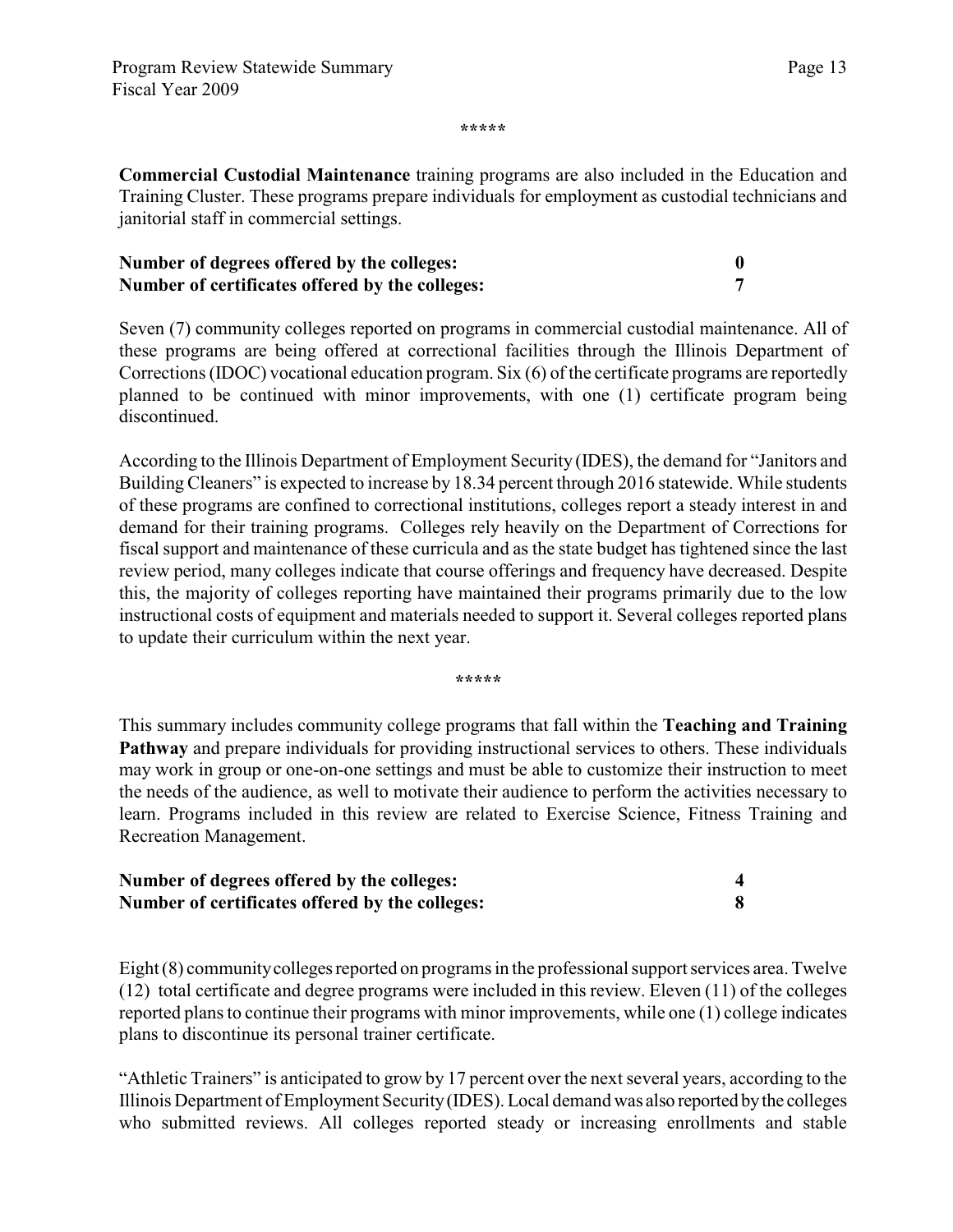completions. High pass rates on credentialing exams, such as the National Strength and Conditioning Association - Certified Personal Training (NSCA-CPT) exam were also reported. Elgin Community College indicated plans to discontinue their program, however, they plan to replace it with a revised program that better fits the needs of students and local employers. Interest in this instructional training remains high within the college's district.

Several colleges reported that developing articulation agreements with baccalaureate institutions, such as Moraine Valley Community College with Chicago State University's Bachelor of Science in Recreation, have helped promote program completion and provides students with educational ladder opportunities in their field. Colleges also indicated that attracting and retaining a highly qualified faculty, as well as maintaining updated facilities and equipment was key to student recruitment, retention and completion in athletic training and fitness programs. Affiliations with industry organizations such as the NSCA, the National Academy of Sports Medicine (NASM), the American College of Sports Medicine (ACSM), and the Aerobics and Fitness Association of America (AFAA) is also helpful for students.



The **Finance Cluster** includes careers in planning, services for financial and investment planning, banking, insurance, and business financial management.

Individuals pursuing a career in the Banking Services Pathway are primarily concerned with accepting deposits, lending funds, and extending credit. Banking services include cash management, short-term investments, mortgages and other loans, credit cards, and bill payment. Banking Services are delivered via a number of different institutions, from commercial banks (the largest group) and other traditional means (savings and loans associations, credit unions, and local banks) to newer ventures through insurance companies, brokerage houses, and the internet.

This summary includes community college programs that fall within the **Banking Services Pathway** and are related to Management, Banking and Financial Support Services, Professional Bank Tellers, Real Estate, Commercial Credit, and Investment Analysis.

According to the Illinois Department of Employment Security Industry Employment Projections for 2006-2016, the financial industry as a whole is expected to see a growth rate (1.06%) which is below that of the growth rate for all industries on the whole (1.11%).

| Number of degrees offered by the colleges:      |  |
|-------------------------------------------------|--|
| Number of certificates offered by the colleges: |  |

Nine (9) community colleges reported on programs in the Banking Services Pathway. Of these, nineteen (19) degree and certificate programs were included in this review. Of these, colleges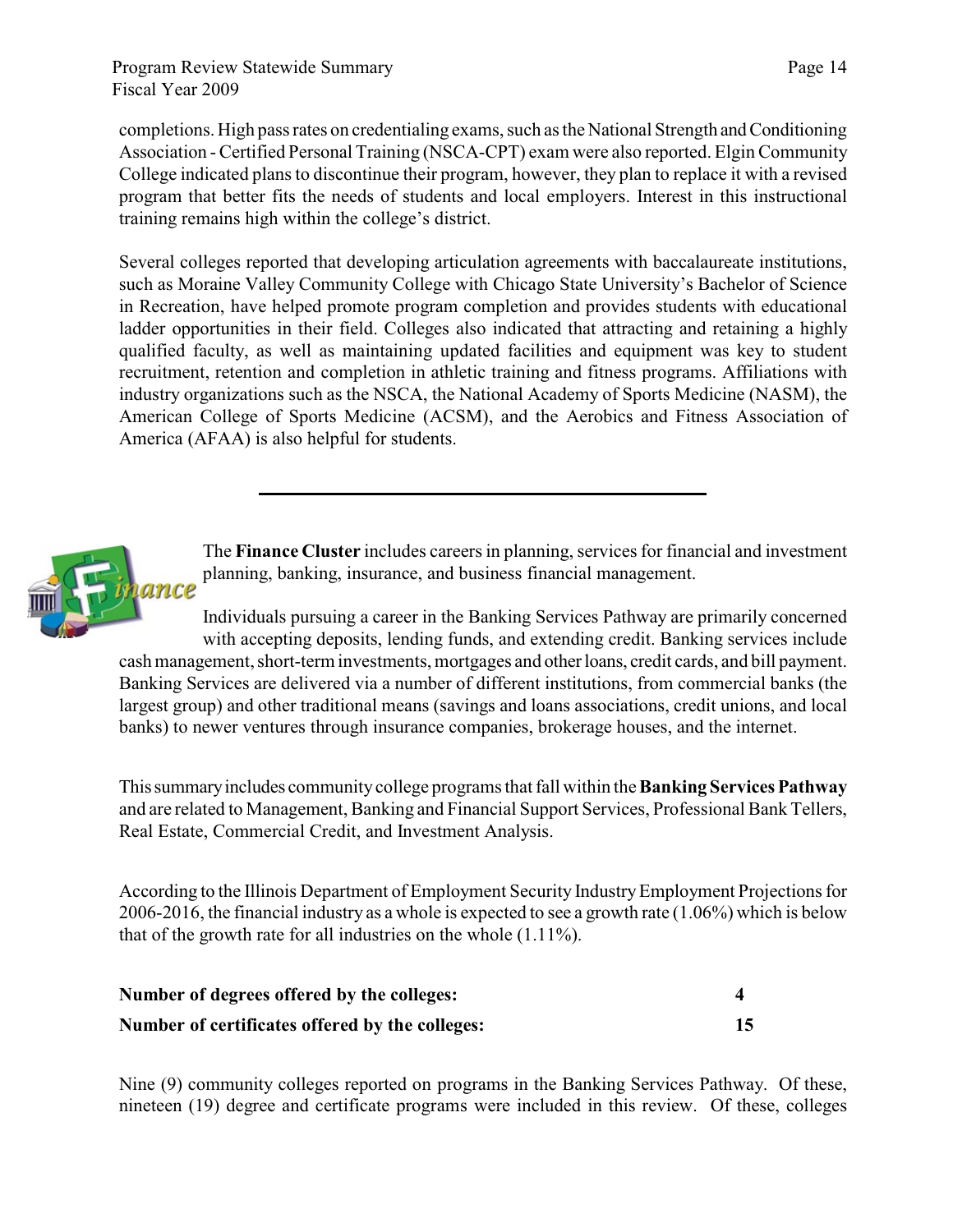Program Review Statewide Summary Fiscal Year 2009

reportedly continued (4) with minor improvements, scheduled (4) for further review, significantly modified (5), placed (4) on inactive status, and discontinued/eliminated (2).

Programs planned for continuation were identified with level enrollment in both the certificate and degree offerings. A few of the colleges indicate making minor changes to the curriculum that is intended to increase credit hours and more adequately meet the needs of the business community.

Programs placed on inactive status and/or discontinued/eliminated were identified as having no enrollment over a course of several years. Perhaps as the economy improves, there might be a renewed interest in these classes and certificate programs.



alth Science The Health Science Career Cluster orients students to careers that promote health, wellness, and diagnosis as well as treat injuries and diseases. Some of the careers involve working directlywith people, while others involve research into diseases or collecting and formatting data and information. Work locations are varied and may be in hospitals, medical or dental offices or laboratories, cruise ships, medivac units, sports arenas, space centers, or within the community.

Individuals pursuing a career in the Therapeutic Services Pathway are focused primarily on changing the health status of the patient over time. Health professionals in this pathway work directly with patients; they may provide care, treatment, counseling and health education information.

This summary includes community college programs that fall within the **Therapeutic Services Pathway** and are related to Pharmacy Tech, Mental Health- Addiction Studies, Eye Care/ Ophthalmic Assistance and Technology, and Surgical Technology.

| Number of degrees offered by the colleges:      |  |
|-------------------------------------------------|--|
| Number of certificates offered by the colleges: |  |

Five (5) community colleges reported on programs in the Health Science cluster/Therapeutic Services pathway. Eight (8) degree and certificate programs were included in this review. Of these, colleges reportedly continued six (6) programs with minor improvements, discontinued or eliminated one (1) and placed one (1) on inactive status.

According to the State of Illinois Industry Employment Projections, the healthcare industry as a whole, will see an annual growth rate through 2016 above total growth projections for all industries. The occupational employment projections for the occupational/program areas listed above in the Therapeutic Services Pathway are projected to increase by almost 30 percent through 2016. This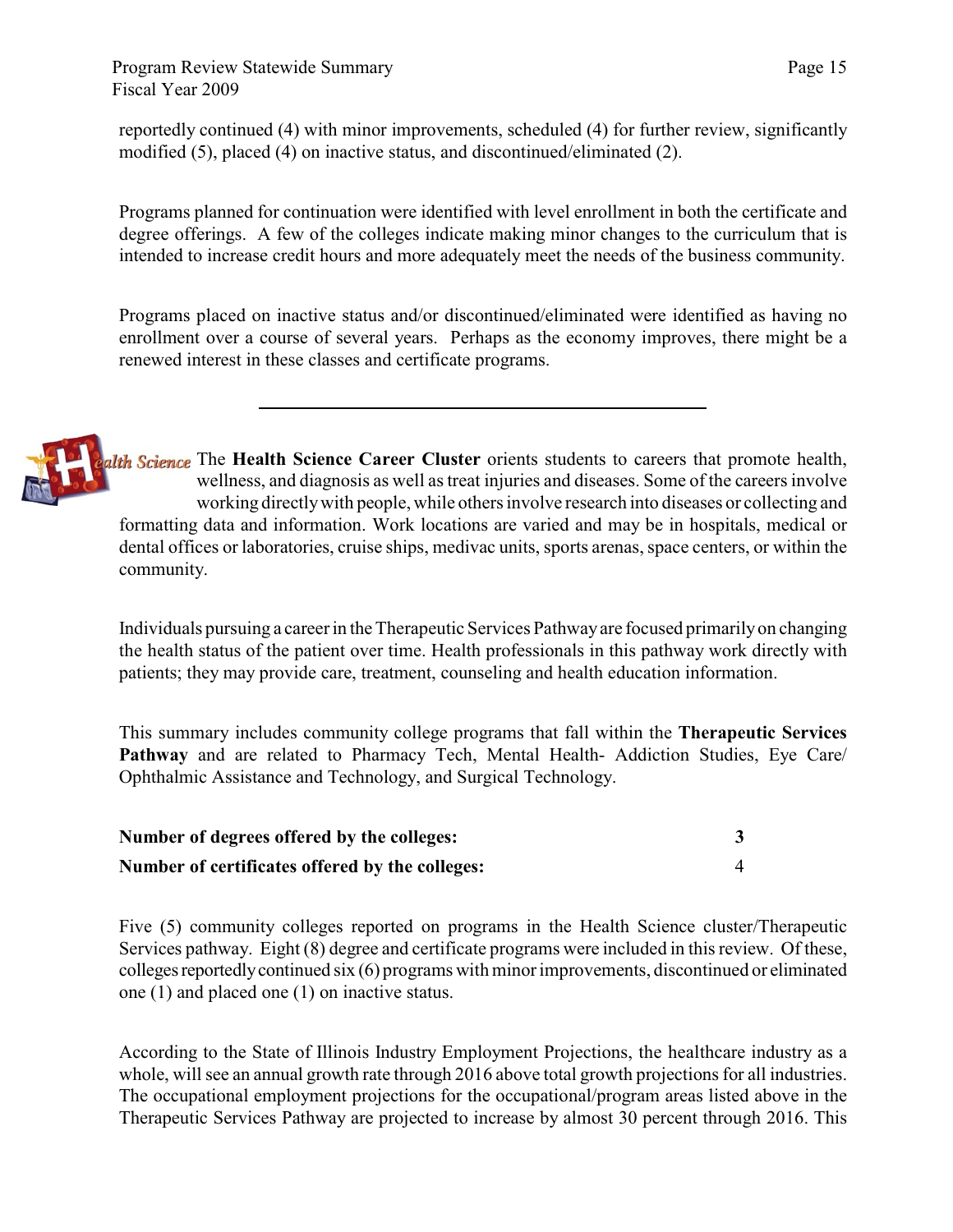employment growth is higher than the average growth projected for all occupations statewide.

Programs planned for continuation were identified by steady enrollments through enhanced marketing strategies. The overall continuation of the majority of these programs was based on national certification requirements/mandates.

The program cited for discontinuation/elimination was in the Safety Coordinator program area and was identified as a result of a significant decrease in enrollment and few students matriculating from this program. The program has been on inactive status for the past few years and the college officially withdrew the program during the 2008-2009 academic year.

The program placed on inactive status was due to a limited interest from students and the college not being able to maintain student enrollment needed to offer the specific curriculum.

\*\*\*\*\*

This summary includes community college programs that fall within the **Diagnostic Services** Pathway and are related to Medical Laboratory Technology, Clinical Laboratory Technology/Phlebotomy, and Medical Imaging Technologies, such as Diagnostic Medical Sonography, Magnetic Resonance Imaging, Computed Tomography, and Limited Radiography .

Medical Lab Technology

| Number of degrees offered by the colleges:      |  |
|-------------------------------------------------|--|
| Number of certificates offered by the colleges: |  |

Nine (9) community colleges reported on programs in Medical Lab Technology. Ten (10) degree and certificate programs were included in this review. Of these, colleges reportedly continued all ten programs with minor improvements.

According to the Illinois Department of Employment Security, occupational employment of "Medical and Clinical Lab Technologists" is expected to increase by roughly 16 percent through 2016 statewide. Programs planned for continuation were identified by steady or increasing enrollments due to increased marketing efforts and continued interest from local employers needing qualified employees. Several colleges have continued their attempts to strengthen relationships with clinical sites, updated instructional equipment, and continually updating course content with program areas to meet certification requirements and accreditation standards. College's who underwent accreditation review through the National Accrediting Agency for Clinical Laboratory Sciences (NAACLS) indicated strong curricula and support from local providers.

Colleges described their strengths as pursuing/attaining full accreditation, devoted and long standing faculty and staff, dedicated laboratory and classroom space, strong affiliations with clinical partners, and the ability of graduates to find employment easily upon program completion.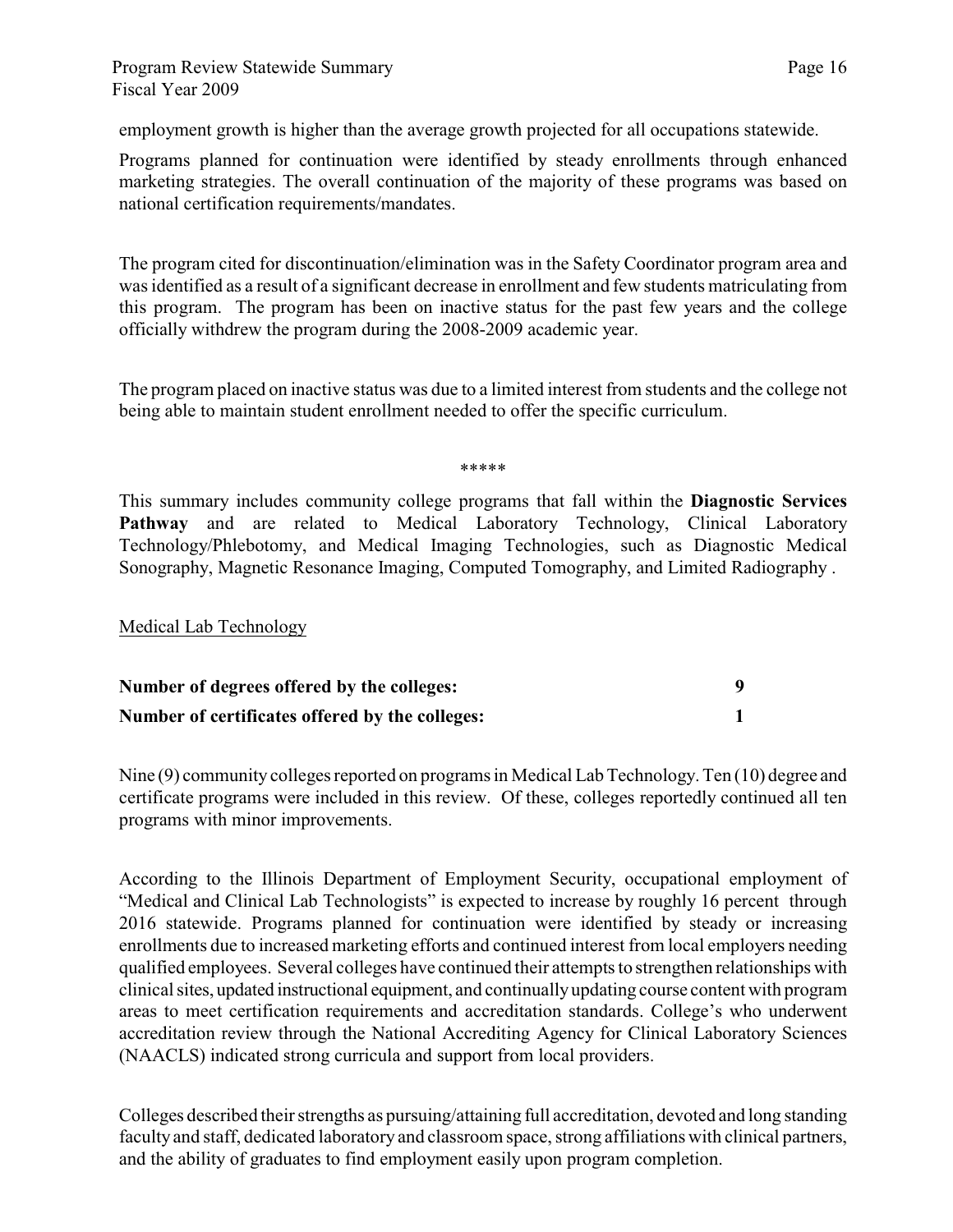| Number of degrees offered by the colleges:      |  |
|-------------------------------------------------|--|
| Number of certificates offered by the colleges: |  |

Fourteen (14) community colleges reported on programs in Clinical Lab Technology /Phlebotomy. Sixteen (16) degree and certificate programs were included in this review. Of these, colleges reportedly continued all 16 programs with minor improvements.

According to the Illinois Department of Employment Security, occupational employment of "Medical and Clinical Lab Technicians" is expected to increase by roughly 18 percent through 2016 statewide. Colleges cited strong interest from the community, support from local providers and quality curricula that meets industry and accreditation standards. Quality programs were indicated to have been NAACLS accredited . Weaknesses such as lack of adequate clinical sites and retaining adjunct faculty were identified by several colleges.

Several college described programmatic improvements such as hybrid offerings, integration of academics and laboratory skills, and trying to design their coursework for ease of transition between related healthcare programs.

Medical Imaging Technologies (Limited Radiography, Magnetic Resonance Imaging, Computed Tomography, and Diagnostic Medical Sonography)

| Number of degrees offered by the colleges:      |  |
|-------------------------------------------------|--|
| Number of certificates offered by the colleges: |  |

Two (2) community colleges reported on programs related to Medical Imaging Technologies within the Diagnostic Pathway. Five (5) degree and certificate programs were included in this review. Of these, colleges reportedly continued four (4) programs with minor improvements, and place one (1) program on inactive status.

According to the Illinois Department of Employment Security, occupational employment of "Miscellaneous Health Technicians and Technologists" is expected to increase by roughly 18 percent through 2016 statewide. Colleges reported steady enrollments and completions, particularly with existing professionals looking to upgrade their skills or cross-train for related employment opportunities. Industry accreditation was cited as evidence of quality curriculum. Other strengths included qualified faculty, support from local providers and updated equipment. Weakness included a lack of marketing and not enough clinical sites.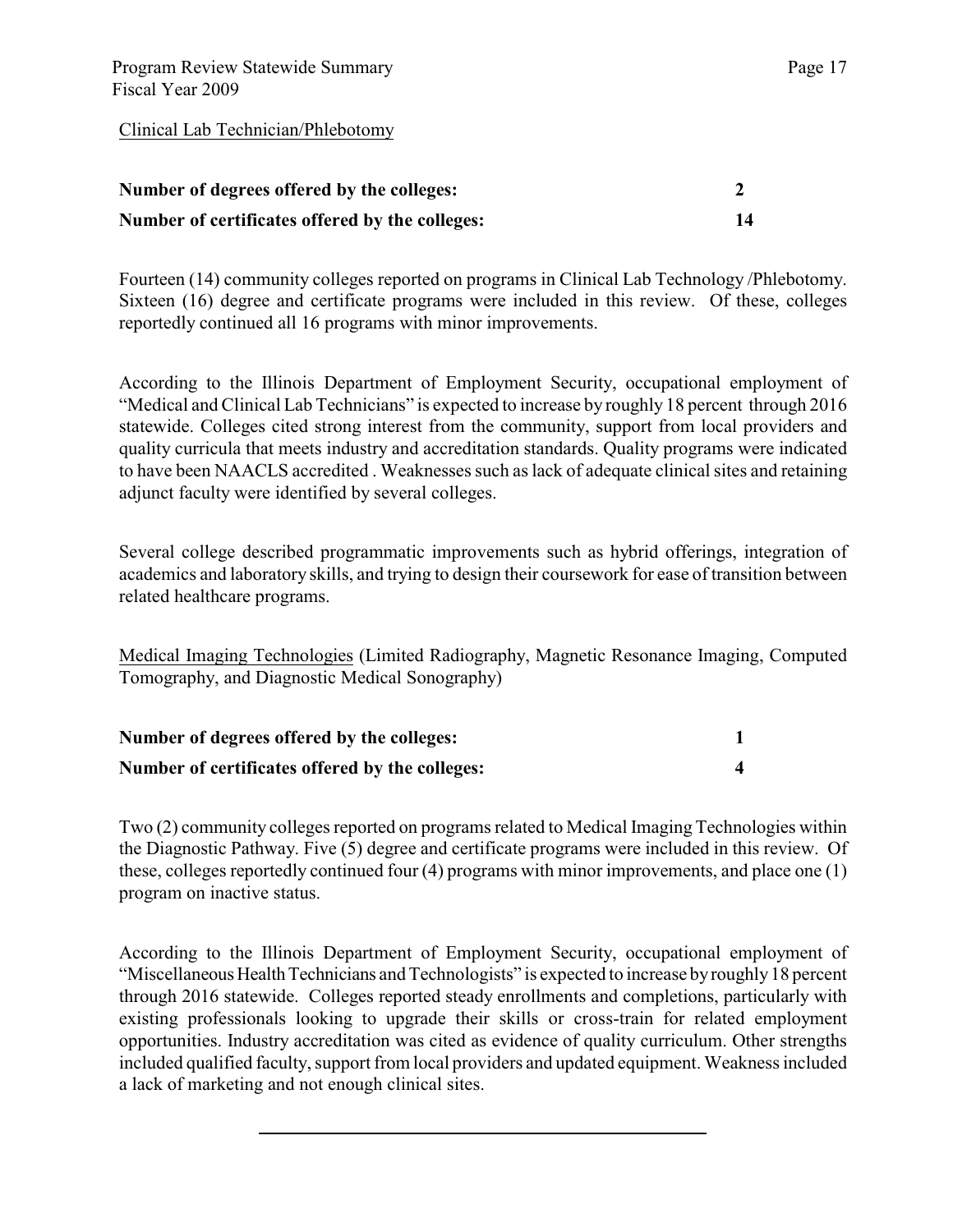

The **Human Services Cluster** prepares individuals for employment in career pathways related to families and human needs. Individuals pursuing a career in the **Personal Care Services Pathway** assist individuals with their personal appearance, including shampooing, cutting, coloring and styling hair; giving manicures, pedicures, and scalp and facial treatments; providing makeup analysis; cleaning and styling wigs and

hairpieces; and providing personal fitness training. Also, within personal care services, funeral directors and attendants make funeral arrangements for grieving families.

This summary includes community college programs that fall within the Personal Care Services Pathway and are related to Mortuary Science.

| Number of degrees offered by the colleges:      |  |
|-------------------------------------------------|--|
| Number of certificates offered by the colleges: |  |

Two (2) colleges reported on programs in the mortuary science area. Of those programs, both offer AAS degrees and both were slated to be continued with minor improvements.

Nationally, the job growth for funeral directors and embalmers is expected to be good. The U.S. Department of Labor Statistics indicates that employment opportunities in the industry will grow (12 percent) which is about the average (as compared to other occupations) through 2016. The need to replace funeral directors that retire or leave the occupation for other reasons will account for more job openings. Also, with the aging of the "Baby Boomers," death rates will increase.

According to the Illinois Department of Employment Occupational Employment Projections , Funeral Service Workers show a slight increase of (1.46) through 2016 while the Personal Care Services Industry as a whole will also show a slight increase through 2016 of (1.21 percent).

Both programs conduct a yearly review of the national standards set forth by the American Board of Funeral Service Education which isthe accrediting body for all mortuary colleges within the U.S.



The **Manufacturing Cluster** prepares helps prepare individuals for careers in planning, managing, and performing the processing of materials into parts and final products. Individuals pursuing careers in this field will be engaged in processes related to production planning and control, maintenance and manufacturing engineering and technology.

This summary includes community college programs that fall within the **Quality Assurance Pathway** and are related to adherence to standards that meet performance requirements, monitoring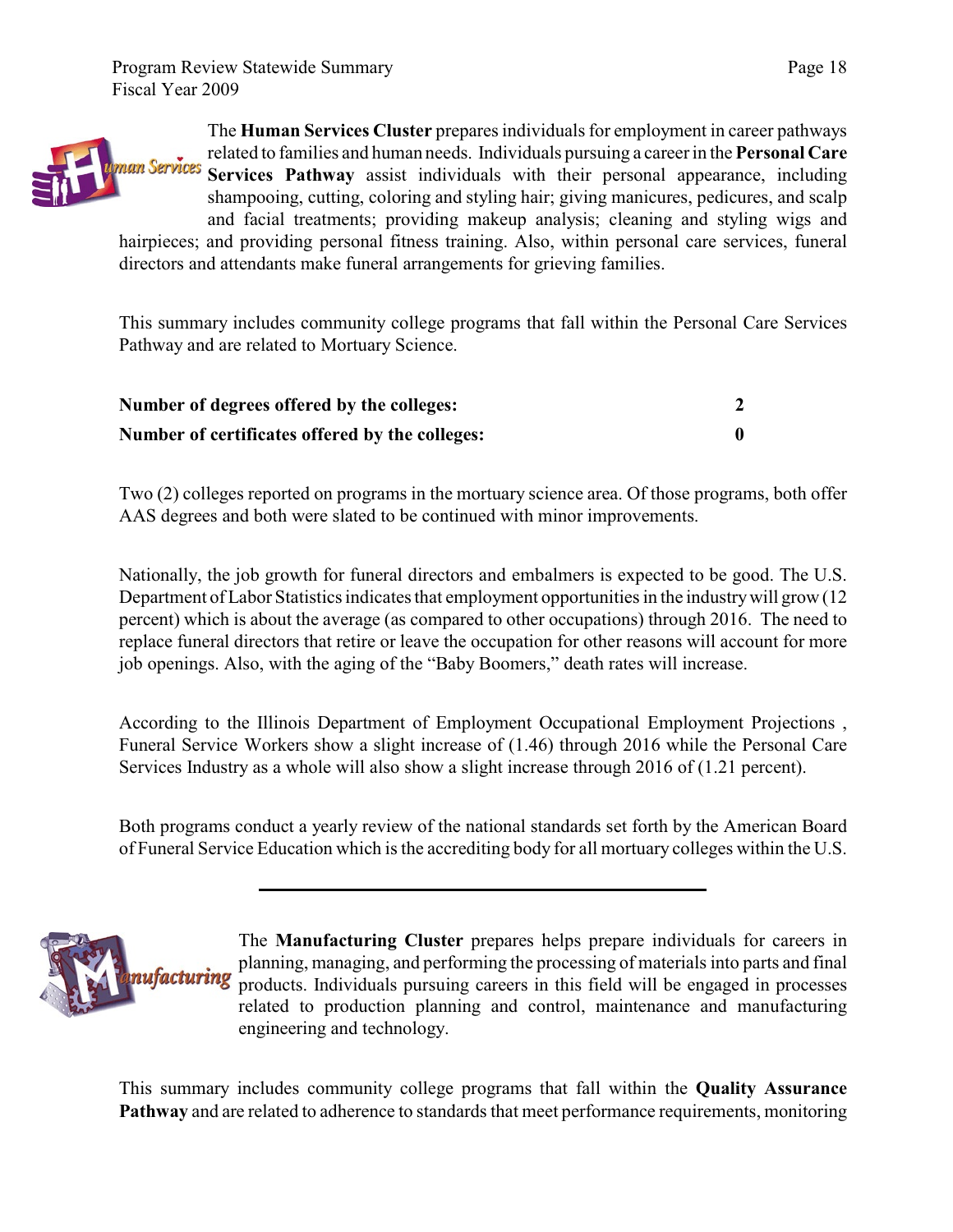and maintaining the quality, overall and within steps, of the manufacturing process. Programs reviewed in this summary include Quality Engineering Technology, Quality Control Technology, and Industrial Quality Management Technology.

| Number of degrees offered by the colleges:      |  |
|-------------------------------------------------|--|
| Number of certificates offered by the colleges: |  |

Three (3) community colleges reported on programs in the quality assurance area. Nine (9) total certificate and degree programs were included in this review. Two (2) of the colleges reported plans to continue their programs with minor improvements, while one (1) college indicates plans to discontinue its quality control and related certificate programs.

Colleges reported low enrollments, but strong interest by local employers. In districts where industrial employment opportunities exist, placement remains high. Frontier Community College indicated that finding and retaining qualified faculty has been a challenge. They plan to utilize their area chapter of the American Society for Quality (ASQ) to recruit potential instructors for their programs. Heartland Community College recently opened a new technology building (Fall 2007) and reported their program has benefitted greatly from increased exposure, capacity and access to updated laboratories, equipment and tools.

**\*\*\*\*\***

This summary includes programs that fall within the **Maintenance, Installation and Repair Pathway** and are related to providing preventive maintenance services on machines, tools and equipment. Programs reviewed in this summary include Mechanical Engineering Technology, Mechanical Design Technology and Industrial Technology.

| Number of degrees offered by the colleges:      |  |
|-------------------------------------------------|--|
| Number of certificates offered by the colleges: |  |

Six (6) community colleges reported on programs in the maintenance, installation and repair area. Eleven (11) total certificate and degree programs were included in this review. All of the colleges reported plans to continue their programs with minor to significant improvements.

"Mechanical Engineering Technicians" and "Industrial Engineering Technicians" are expected to see a positive growth in their employment demand statewide through 2016, according to the Illinois Department of Employment Security (IDES). Locally, college indicate a varied job outlook for program completers in this field. Four (4) colleges reported steady enrollments, while two (2) reported declining enrollments. These colleges suggest that their district's local economic situation has had some affect on the lack of interest among students and employers.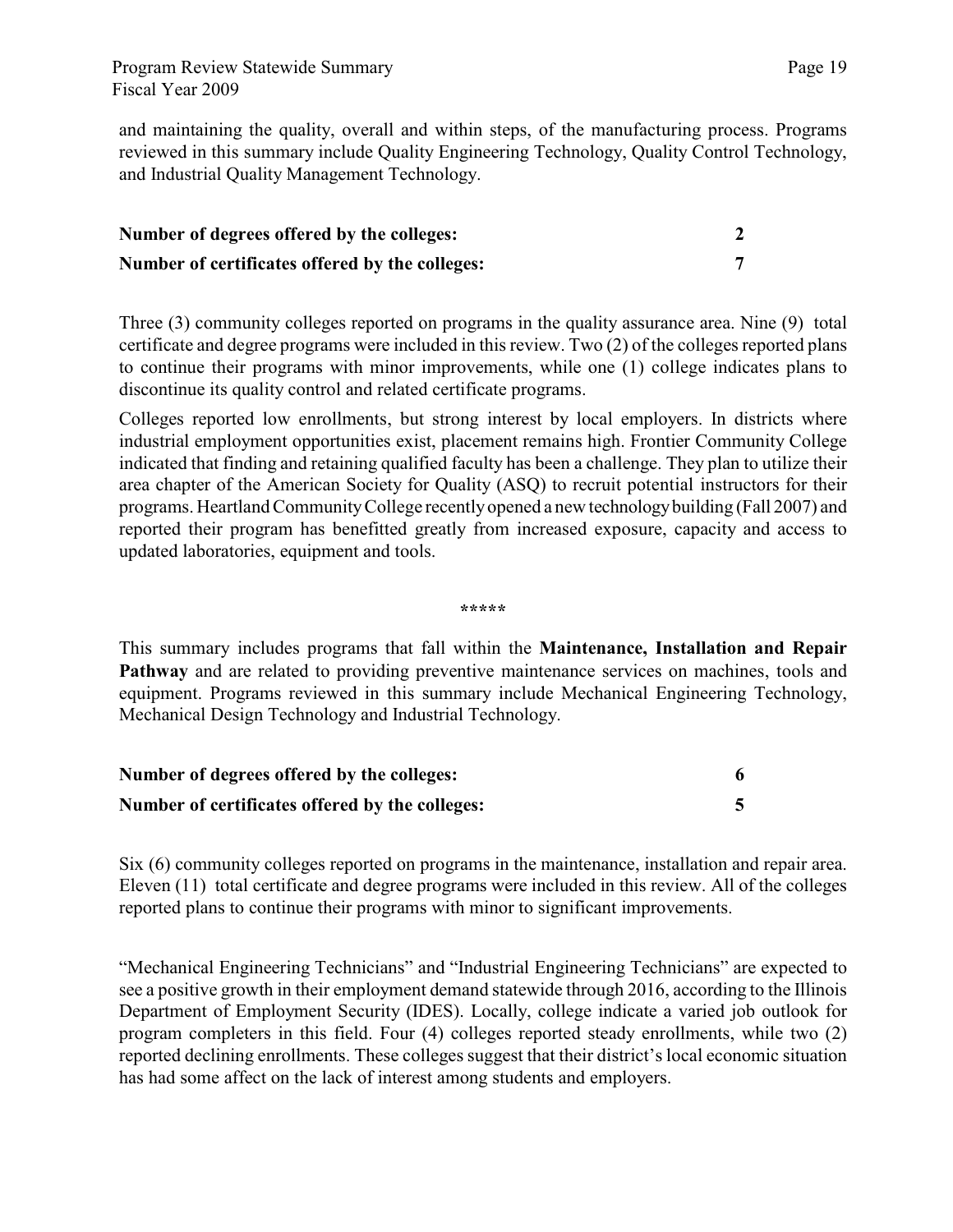All of the colleges reporting indicated plans to continue their programs implementing cost-savings measures, while at the same time trying to update software, equipment and tools for their programs. Several colleges reported their mechanical engineering technology programs were not cost-effective. Measures to address program sustai ability include, College of Lake County reported having revised their program since the last review period to make the curriculum more accessible to recent high school graduates and decrease the time to degree making students available to the job market quicker; and Carl Sandburg College plans to revise their curriculum so that it becomes an option within existing programs, as well as open its individual courses up to non-majors looking for an upgrade to existing technical skills.

**\*\*\*\*\***

This summary includes program included in the**Manufacturing Production Process Development Pathway** and relate to the design of products and the manufacturing process. They work with customers to ensure the manufacturing process produces a product that meets or exceeds customer expectations, monitor the manufacturing process and the materials used to manufacture the product. Programs reviewed in this summary include Machining and Machine Tool Technology, Sheet Metal Technology, Welding Technology, and Tool and Die Technology.

Machining and Machine Tool Technology

| Number of degrees offered by the colleges:      |    |
|-------------------------------------------------|----|
| Number of certificates offered by the colleges: | 32 |

Sixteen (16) community colleges reported on programs in the machining and machine tool technology area. Forty (40) total certificate and degree programs were included in this review. Thirteen (13) colleges reported plans to continue their programs with minor to significant improvements and four (4) colleges indicated having eliminated programs in this area.

According to the Illinois Department of Employment Security (IDES), "Machinists" occupations are expected to experience a slight decline in employment (-0.04%) through 2016, statewide. This is not a significant decrease in employment overall since the occupation itself is so large in Illinois. Colleges reported steady to slightly declining enrollments, citing the local demand varies according to district. Several colleges who have maintained close working partnerships with large manufacturing employers suggested that without this collaboration their programs would not be as strong. Partnering with local employers to meet their specific needs provides the institution with the opportunity to customize training and fill employer's gaps on an as needed basis. Other strengths of machining and machine tool programs included qualified faculty and recently redesigned curricula that reflects current technology, requirements and processes in the manufacturing industry today.

#### Sheet Metal Technology

| Number of degrees offered by the colleges:      |  |
|-------------------------------------------------|--|
| Number of certificates offered by the colleges: |  |

Six (6) community colleges reported on programs in the sheet metal technology area. Eleven (11) total certificate and degree programs were included in this review. Five (5) of the colleges reported plans to continue their programs with minor to significant improvements, while one (1) college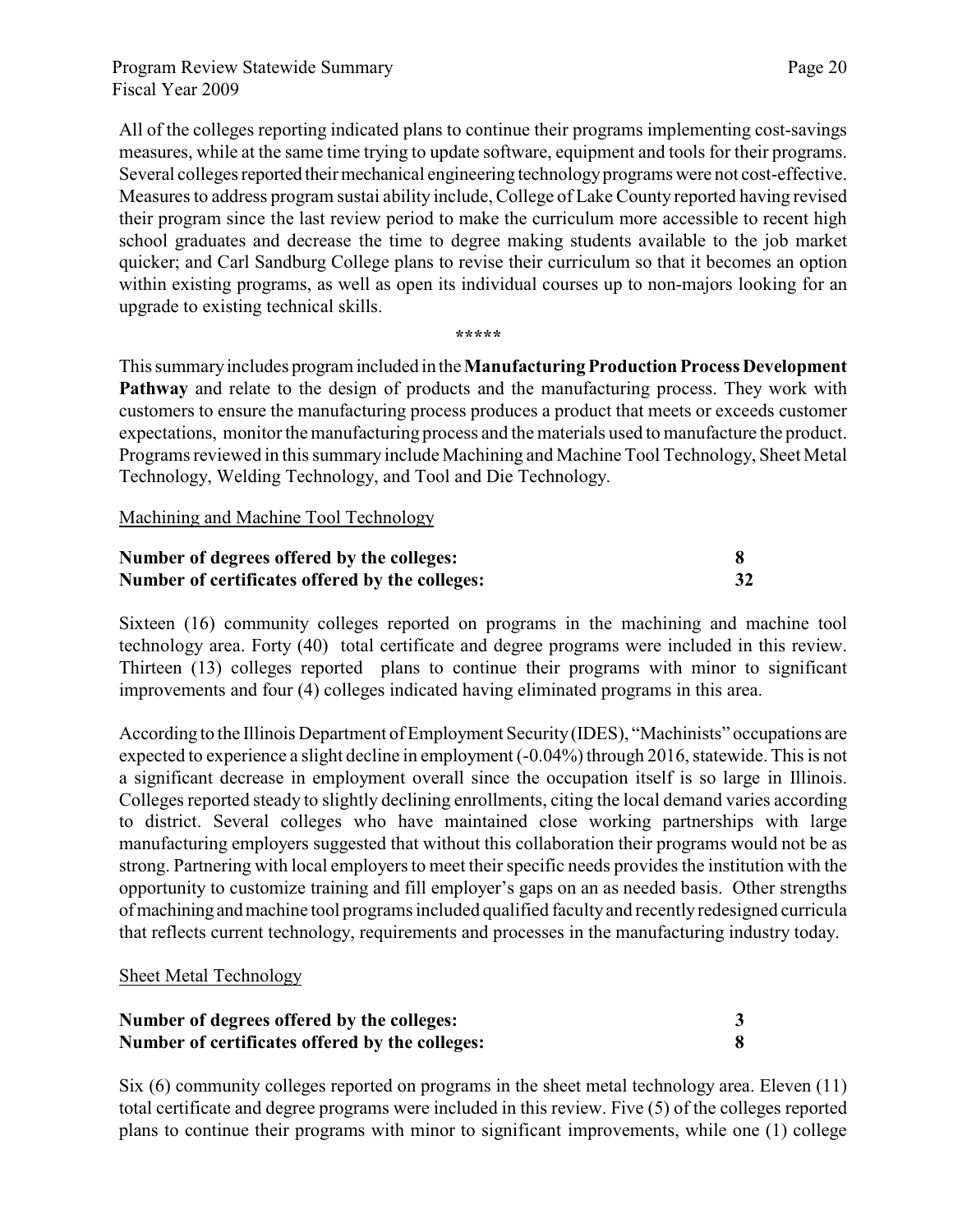#### Program Review Statewide Summary Fiscal Year 2009

indicated they had eliminated two (2) programs in this area, and another college planned to schedule its program for further review.

Modest, yet positive, growth in the employment of "Sheet Metal and Structural Workers" is expected statewide through 2016, according to the Illinois Department of Employment Security (IDES). Colleges with plans to continue offering their related programs described steady or slightly decreasing enrollments, steady completions and varying placement rates. Colleges also indicate a continued strong interest in this technology at the course level for individuals in related programs, such as Heating, Ventilation, Air Conditioning & Refrigeration (HVACR) technology students and existing technicians. Several institutions, including Southwestern Illinois College and Elgin Community College reported the exploration and addition of dual credit offerings in this field of study. Elimination of programs was based on a lack of enrollments and community interest due to the local fluctuations in the economy.

#### Welding Technology

| Number of degrees offered by the colleges:      |    |
|-------------------------------------------------|----|
| Number of certificates offered by the colleges: | 52 |

Twenty-six (26) community colleges reported on programs in the welding technology area. Fiftyeight (58) total certificate and degree programs were included in this review. Twenty-four (24) of the colleges reported plans to continue their programs with minor to significant improvements, while two (2) colleges indicated they had eliminated three (3) programs in this area and one (1) college reported plans to schedule its program for further review.

"Welders" is expected to show slight, but positive, growth (4.17%) in employment through 2016 statewide, according to the Illinois Department of Employment Security (IDES). Overall colleges reported steady to increasing enrollments in the majority of districts, with placements remaining steady particularly for certificate completers. Colleges utilizing American Welding Society (AWS) curriculum standards indicate strong success in student certification rates on related AWS credentialing exams. Several colleges reported continued interest from students taking specialized welding courses that lead towards industry certifications. Danville Area Community College reported record enrollments in the last academic year, as well as Carl Sandburg College reporting a significant increase in employer interest and student enrollment.

Prairie State College, Heartland Community College, Kaskaskia College, and Southeastern Illinois College were among the institutions reporting numerous programmatic improvements such as updated facilities and equipment, integration of the use of blackboard technology in the classroom, continued professional development of faculty, and the revision of curriculum to meet industry standards and employer needs. Those institutions who reportedly eliminated their welding programs indicated lack of interest and enrollments due primarily to the struggling local economy.

#### Tool and Die Technology

| Number of degrees offered by the colleges:      |  |
|-------------------------------------------------|--|
| Number of certificates offered by the colleges: |  |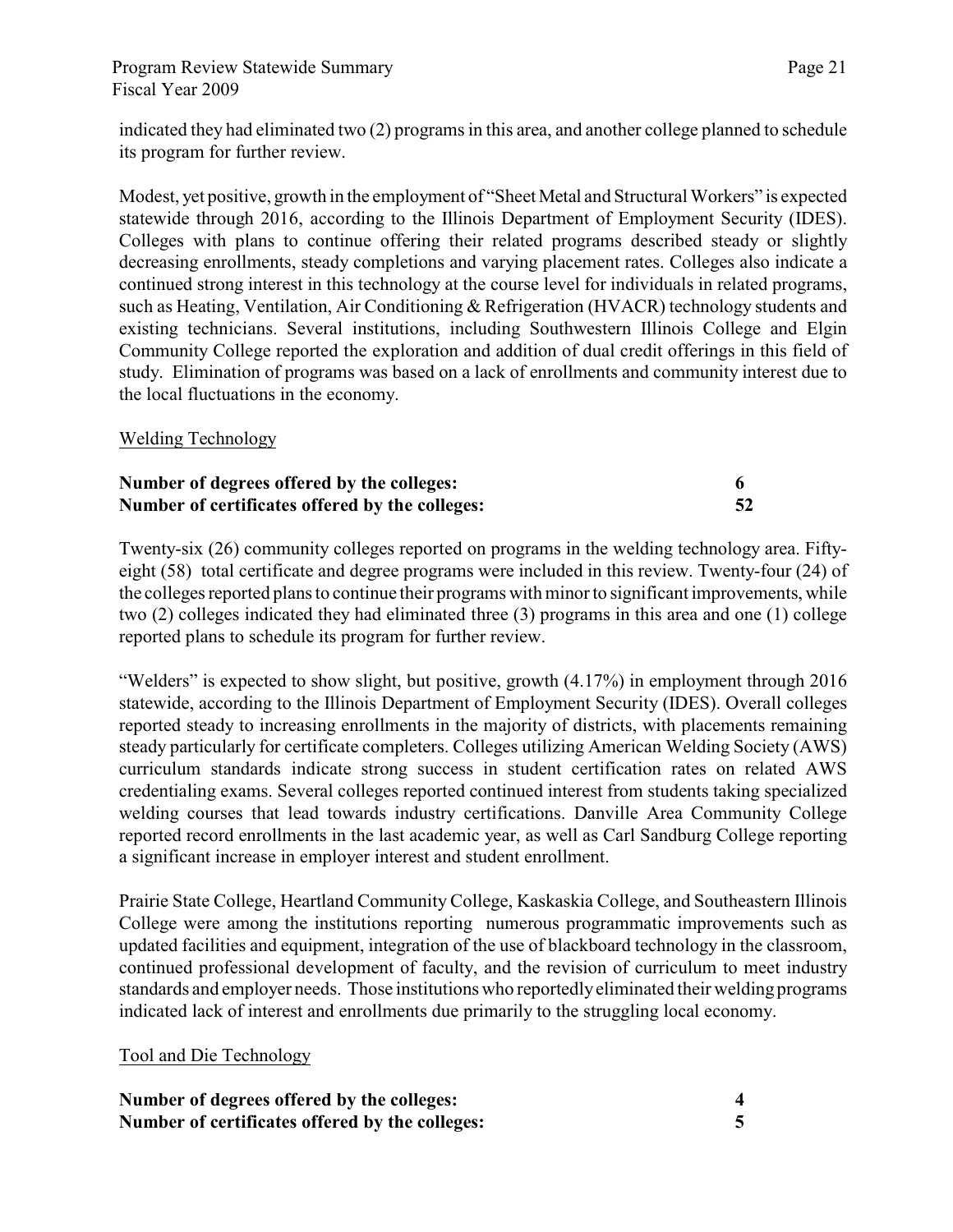Page 22

Five (5) community colleges reported on programs in the tool and die technology area. Nine (9) total certificate and degree programs were included in this review. Three (3) of the colleges reported plans to continue their programs with minor to significant improvements, while two (2) colleges indicated they had eliminated four (4) programs in this area.

Employment of "Tool and Die Makers" is anticipated to show a sharp decline (-10.72%) statewide through 2016, according to the Illinois Department of Employment Security (IDES). This expected decrease in job openings is illustrated through the decrease or lack of enrollments in local college programs and the waning interest of local employers due to struggling economies in some districts. The colleges planning to continue their programs indicate having revised their curriculum or format in order to attract more students, such as Prairie State College offering independent study courses that encourage certificate completion, and the development of dual credit agreements that allow high school students to take courses such as board drafting, industrial maintenance and beginning machine tool that will apply towards completion of related programs.

### **CROSS-DISCIPLINARY PROGRAM REVIEW: DEVELOPMENTAL EDUCATION**

Community Colleges reported on 53 Developmental Education programs during fiscal year 2009. Instructional offerings included Developmental Math, English, Reading and Writing. Remediation needs at the community college has been an issue for many years. Students entering community colleges require some form of developmental coursework before enrolling in their intended collegelevel program. The latest counts show that 100,190 students took at least one developmental course which is down slightly from the prior year and up substantially from five years ago. During fiscal year 2007, students attempted over 600,000 developmental credits throughout the system. (see: http://www.iccb.org/pdf/reports/transitionsreport08.pdf)

Inadequate preparation for college-level coursework continues to place barriers on students' success in postsecondary programs. State level initiatives, such as the College and Career Readiness Initiative, the American Diploma Project, and the Shifting Gears Initiative, are apart of a national and statewide effort to improve the transitional success of secondary students and adults into postsecondary programs. To support these efforts the ICCB has created the Career and Academic Readiness System (CARS), an online teaching and learning system that enhances the access to and delivery of existing remedial curricula at the colleges with the goal of helping improve students preparedness and future success in college-level coursework; and to help advise staff on state level coordination of these various efforts, the ICCB established the Developmental Education Advisory Committee that will begin meeting this Spring.

The College and Career Readiness Act, signed in 2008, attempts to address rising remediation rates among high school graduates who are ineligible for college-level coursework due to below level college placement scores. The ICCB awarded five (5) community colleges three year pilot site projects for studying the remediation needs of its incoming freshman. The pilot projects are evaluating the performance of high school juniors on placement tests that target developmental needs in English, Math, and Writing. The College and Career Readiness Initiative was mentioned by several of the community college pilot sites. John A. Logan College indicated that through its CCR efforts one of the biggest benefits has been its improved partnerships with local high schools in not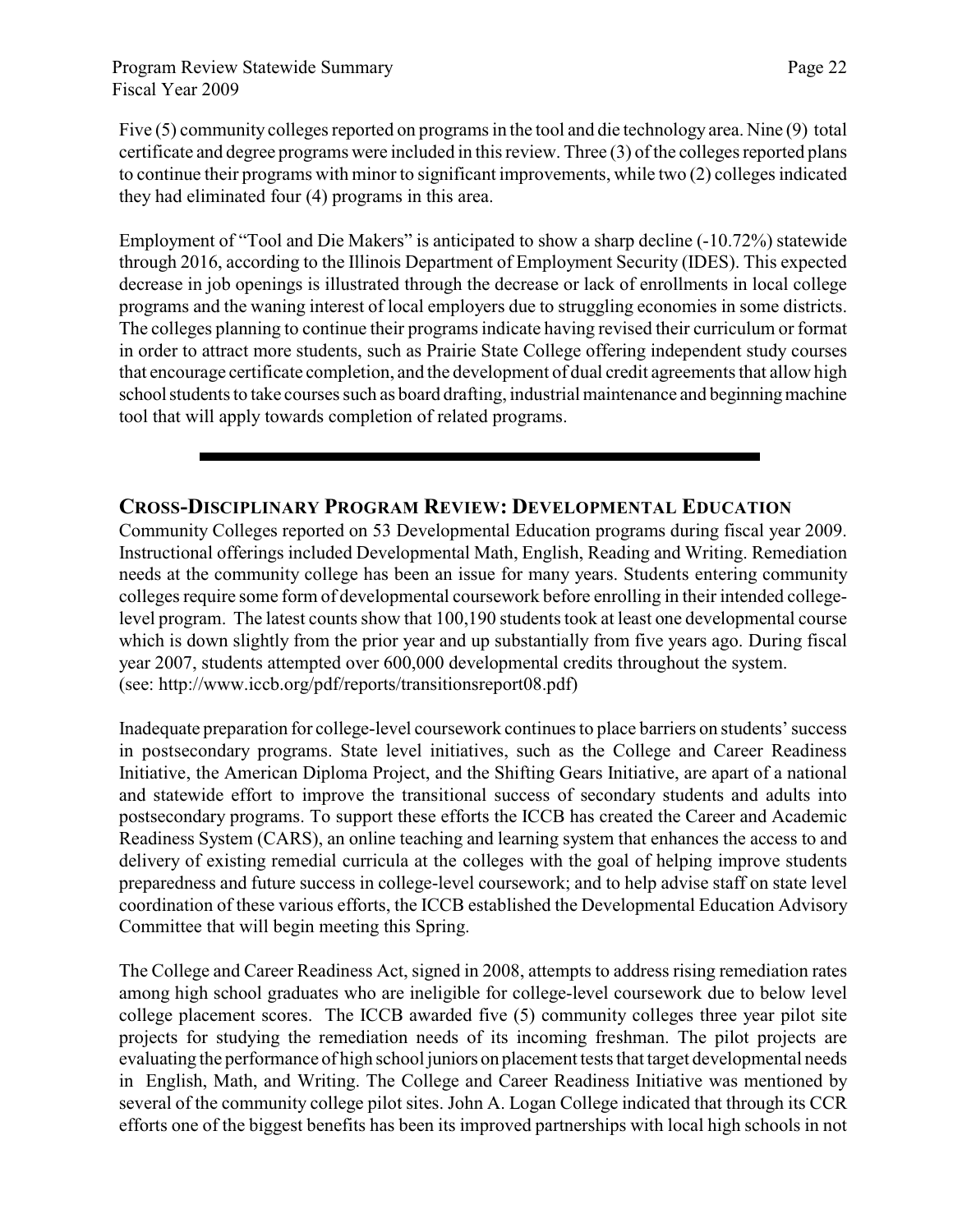just aligning curriculum but also in coordination of efforts. Moraine Valley indicated improved communication with local high schools, improved intervention strategies for current high school junior and seniors, and creation of a summer bridge program as outgrowths of its CCR pilot project.

Fluctuations of enrollments in Development Education courses varied across the state during this fiscal year. Some colleges reported overall increases in development sections over the last few years, while others indicated decreases, and still others reported increased needs in math, but decreased needs in English. Themajorityof colleges reporting indicated use of the COMPASS and Accuplacer placement tests for identifying the need for development coursework.

The overall goal reported by colleges for improving Developmental Education programs was to reduce the continued need for remediation by increasing student success in first semester coursework. Colleges reporting on Developmental Education during this fiscal year indicated quality improvements to their programs including offering courses in hybrid and online formats, increased intervention strategies such as "early alerts" in general education math and communications courses, better evaluation of incoming students' level of preparedness and remedial needs, increased integration of reading and writing into introductory coursework, and the implementation of learning communities. The majority of colleges reported updates to developmental course content as well.

Concerns identified by several colleges include the lack of set aside funding for developmental education, low state reimbursement rates and the overall increase in remedial needs for incoming high school graduates.

Strengths of Developmental Education in the colleges included dedicated and qualified full- and adjunct faculty, support of college administration to update curricula, and an overall acceptance of the need to work with partners, such as secondary schools and adult education providers, to align curricula. Other positive improvements reported by the colleges included plans for obtaining College Reading and Learning Association (CRLA) accreditation for all campus tutoring service providers, and, submission of the Preliminary Application for NADE (National Association of Developmental Education) certification.

#### **STUDENT AND ACADEMIC SUPPORT SERVICES**

Community college student support services assist students in making appropriate academic and career plans, offering resources, and enriching their college experience. Colleges were asked to submit a Student & Academic Support Services Review Report that addressed major findings, improvements, and modifications of several areas within student support. Reports could include one or more of the following key service areas: Advising and Counseling Services, Recruitment, and Admissions and Records. While other service areas within student support were allowable, listed below are the dominant service areas and statewide programmatic issues that were reported. One hundred two (102) Student and Academic Support Services programs were reviewed in fiscal year 2009.

#### **Learning and Support Services**

Services offered by Learning Centers have broadened and experienced significant changes. Several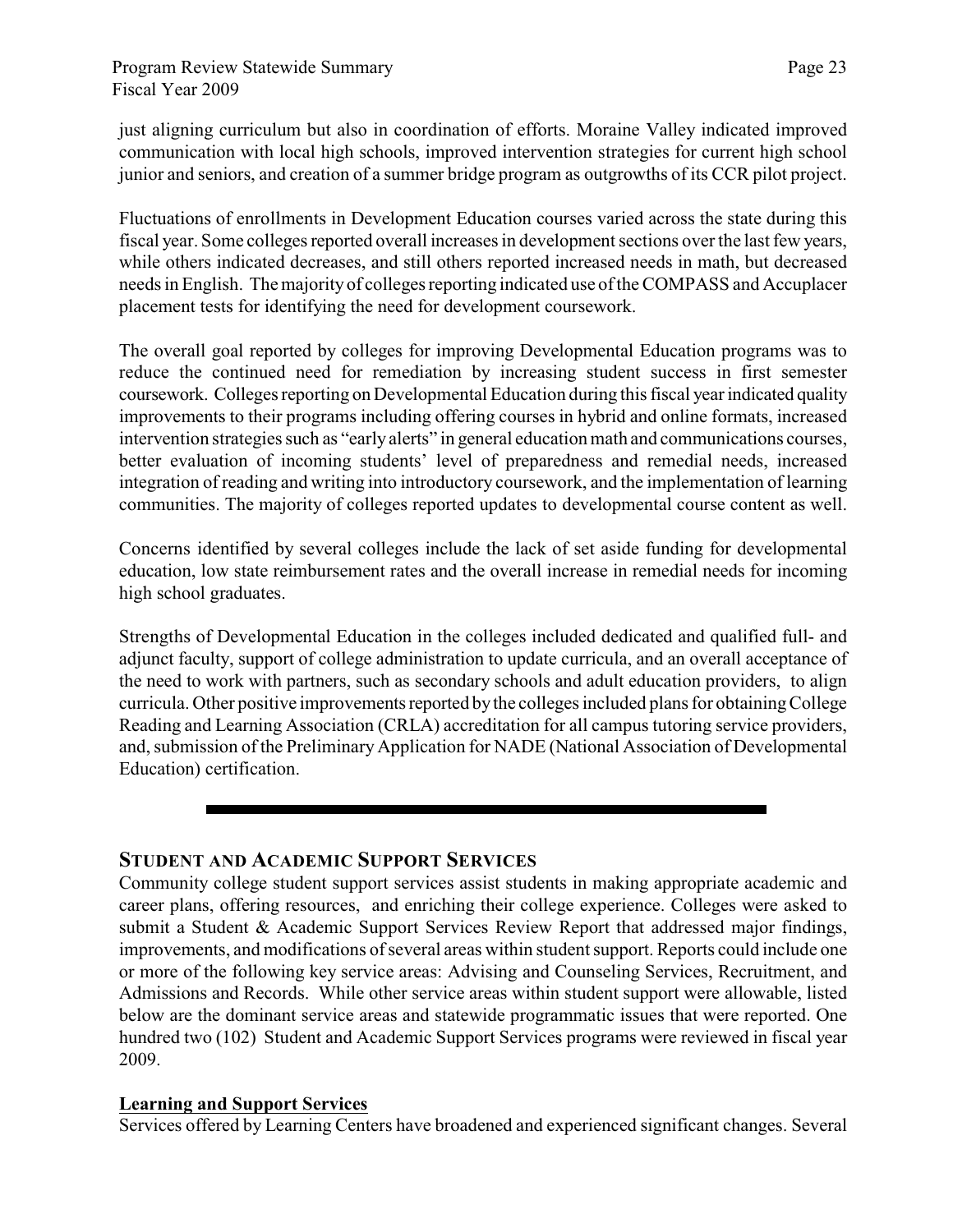assessment-related activities and initiatives have been reviewed emphasizing commitment to maintaining a curriculum and an educational delivery system that focuses on the future needs of an increasingly diverse global society. One of the greatest demands has been in the area of computerized testing. Increased use of Blackboard by faculty as well as literacy testing, placement tests, and online tutoring has meant more of a shift to technology for support. Other areas such as adult education, distance learning, and adaptive technology for students with disabilities mean more utilization of Learning Centers and technology. A high unemployment rate has sent many back to the classroom for retooling or degrees while incoming students continue to place in below level college courses causing more burden and expansion of Learning Centers. In addition, student demand for computer usage has increased. The expansion and remaking of Learning Centers has affected support by requiring more full time, trained staff and developing more interdepartmental intra departmental communications, improving learning facilities, and increasing professional development opportunities for learning assistance staff. Unfortunately, zero budget growth necessitates service expansion without monetary resource growth. A strength that has emerged from expansion has been the collaboration within the college needed and implemented to facilitate development of assessment tools and criteria that addresses validity, course and program outcomes, working data to evaluate the effectiveness of student progression, instructional effectiveness, and course/program oversight. However, continued erosion of state funding for community colleges remains a serious threat. Grants which have helped fund academic support services are threatened with reductions and /or elimination.

#### **Career Development Services**

Career Services is committed to working with students to identify and develop skills that are critical to educational, personal, and professional success, including establishing a portfolio, building transferable skills, creating networking opportunities, appreciating professionalism and etiquette, furthering communication skills and developing job search materials. The demand for career development services mirrors that of the country in light of the overall economic state and phenomenal rate of job loss which has created an overwhelming demand for services through individual request, classroom, workshops, and online inquiry. Because of the high demand for career development services, marketing efforts are continually evaluating strategies and techniques and modifying approaches to meet the needs of constituents. Non-traditional students, commuting students to extension centers, and distance learning classes are some of the new areas that require services. More on-line information is provided through MySpace and Facebook along with videos and internet based job postings. As technology changes, job search correspondence methods and employer application requests change frequently. Guidelines, presentation content, brochures and online resources must constantly be reviewed and updated. Unfortunately, the nation's economic downturn has resulted in employers reducing the number of job postings and campus visits with an ever increasing number of community residents seeking career changes and job search assistance. The discouraging news is that limited job prospects affect students as they select college majors and make career decisions.

#### **Advising and Counseling**

The emerging role of community college counseling is actually an expansion of traditional roles: community college counselors are becoming learning agents, student developers, and resource managers. This expansion of responsibilities is being activated by the influx of "new" non-traditional college students streaming into the nations's community colleges and by declining resources caused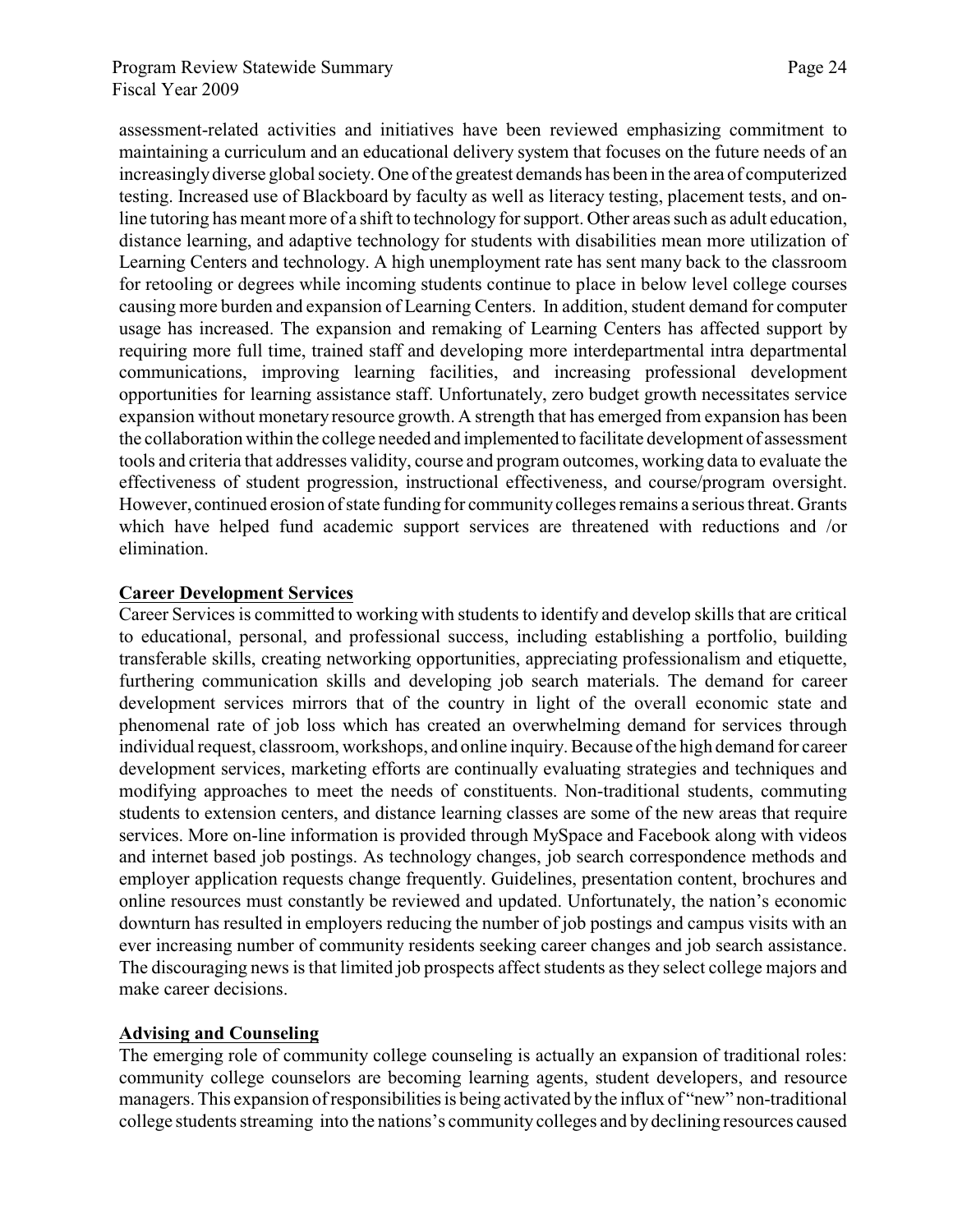by internal budget reductions and declining support from governmental sources. Crucial characteristics that community college counselors need to be successful include a strong sense of professional mission, rapport, empathy, and technological ability. One of the biggest challenges for counselors is the amount of requests received via electronic devices. With the increased use of technology (cell phones, text messaging, and computers), the students' desire for instant response creates challenges to maintain student service satisfaction. The ever growing demand for services has lead to other emerging issues. Many students arrive ill prepared for their advisement appointments. Personal issues from mental illness and returning war veterans have the colleges implementing behavioral management and intervention programs. State and federal dollars are essential to maintain an effective and well staffed academic advisement service. Institutional dollars can be used to offset deficits but can only provide temporary relief. Agency budgets need to be stabilized and secured as much as possible to insure resources are available for this valuable work.

### **CONCLUSION**

The *Program Review Statewide Summary for Fiscal Year 2009* provides evidence of the community college system's continued efforts towards meeting the diverse needs of their communities. As the economy continues to wane constraints on fiscal resources increase, and so do enrollments at our institutions forcing colleges to implement strategies that maintain quality services to their districts. Community college program review submissions for this fiscal year affirm the system is doing just that. Colleges reviewed a total of 709 instructional programs during fiscal year 2009, making recommendations for continuing, modifying or eliminating curricula and courses in a broad range of academic and career and technical program areas.

**Eighty-seven (87)** *Academic programs* within Physical and Life Sciences were reviewed this fiscal year, all recommended for continuation with minor improvements noted. Major challenges cited by the colleges in maintaining high quality mathematics offerings included increasing the number and level of articulation for individual courses from the secondary to post-secondary level, addressing the increasing needs for remedial instruction in this discipline, and utilizing outcomes assessment data for short- and long-term improvement.

**Five hundred sixty-nine (569)** *Career and Technical Education programs* were reviewed this fiscal year. Of those, 458 programs were continued with only minor improvements, 44 programs were significantly modified, 47 programs were identified for elimination, and 20 programs were scheduled for further review during the coming year. Over the fiscal year 2009 program review cycle, the career and technical program areas that experienced the most significant activity in terms of expansion and/or elimination of programs were *related to Arts, A/V & Communications, Architecture and Construction, Business Management and Administration, Education & Training, Finance, Health Sciences, Human Services, and Manufacturing*. Program review submissions by the colleges in these program areas clearly illustrate the system's responsiveness to local economic needs and student interests through the revision of existing programs, addition of new programs, and elimination of under-performing programs. Two hundred thirty six **(236)** new A.A.S. degree and Certificate programs were added and **199** were eliminated during fiscal year 2009. Community colleges's program review summaries this year illustrate how institutions continue to strive towards developing and maintaining, cost-effective, high quality and technologically advanced career and technical programs that meet both student interests and local business/industry needs.